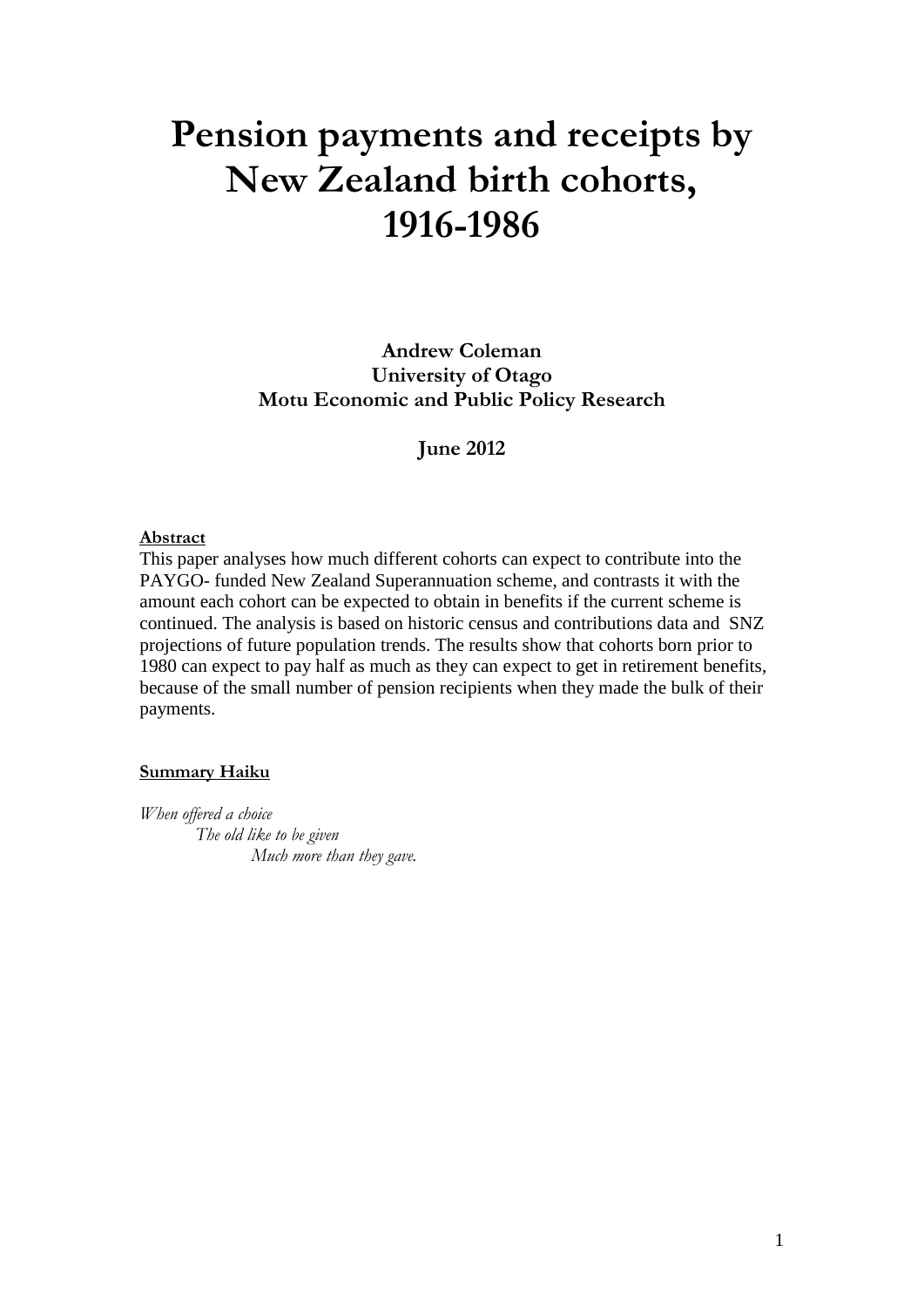## **1. Introduction**

All OECD countries have compulsory saving schemes to provide resources to people when they retire. While these schemes differ in terms of the size of benefits they offer, on the extent to which benefits are linked to the contributions people make, and the age at which a person is eligible for a retirement benefit, their most interesting characteristics concern the way in which they are funded. There are two basic funding methods. Under a pay-as-you-go (PAYGO) scheme, taxes are collected and transferred directly to pensioners. Since resources are simply transferred to some people from others, no capital is accumulated in a PAYGO retirement system. In contrast, under a pure save-as-you-go (SAYGO) scheme, taxes are collected and transferred to a fund, where they accumulate. In time, the pension is financed by drawing down the fund. New Zealand Superannuation is largely PAYGO-funded, although in 2002 the New Zealand Superannuation Fund was created to partially prefund future retirement benefits.

In recent years, there has been active debate in many countries as to whether the PAYGO-funded components of their retirement income systems should be transformed into SAYGO-funded components.<sup>[1](#page-1-0)</sup> The debate has been driven by the growing recognition that the demographic structure of most countries in the  $21<sup>st</sup>$  century will make PAYGO-funded retirement systems much less attractive than they were in the  $20<sup>th</sup>$ century. During the  $20<sup>th</sup>$  century, relatively short life-spans and a growing population meant the taxes imposed on working age people to provide PAYGO-funded pensions to retired people were reasonably low. Stable or falling birth rates and increasing longevity in the  $21<sup>st</sup>$  century mean that taxes will need to be increased substantially to maintain the same level of pensions, or pensions will need to be cut if taxes are not increased. Either way, policy analysts, politicians and economists have wondered if increasing fraction of a retirement scheme that is SAYGO-funded would make future retirement arrangements more palatable in terms of their likely tax/benefit ratios.

The intellectual argument why long term funding costs might be reduced if the SAYGOfunded fraction of a retirement scheme were increased was first made in Diamond (1965) and is now well established. He showed that if the return to capital was *higher* than the rate of economic growth (per capita income growth plus population growth) any level of pension could be funded with lower contributions under a SAYGO system than a PAYGO system. This is because the contributions a person puts aside while working are invested in productive capital, which earns a return that compounds quickly through time. Empirically, the returns to capital have been higher than the economic growth rate meaning there is a powerful case for believing a SAYGO-funded pension scheme would require lower taxes or contributions in the long run than a PAYGO-funded pension scheme.

If the long term contribution or tax rate can be reduced for any level of pension by adopting a SAYGO-funded scheme, why don't more countries adopt SAYGO-funded retirement schemes? Again the answer is well established. A country with an established PAYGO-funded retirement scheme collects taxes from the working age to give to the retired in one period under the understanding that when the working age retire they will in turn be provided with a pension. If a country wants to adopt a SAYGO-funded scheme and honour its commitments to provide a pension to those who have already contributed taxes to others, some generations will have to "double pay": they will have to

<span id="page-1-0"></span><sup>-</sup><sup>1</sup> See for example Diamond (1997), Sinn (2000), Feldstein and Liebman (2002), Lindbeck and Persson (2003) or, in the New Zealand context, Littlewood 2010.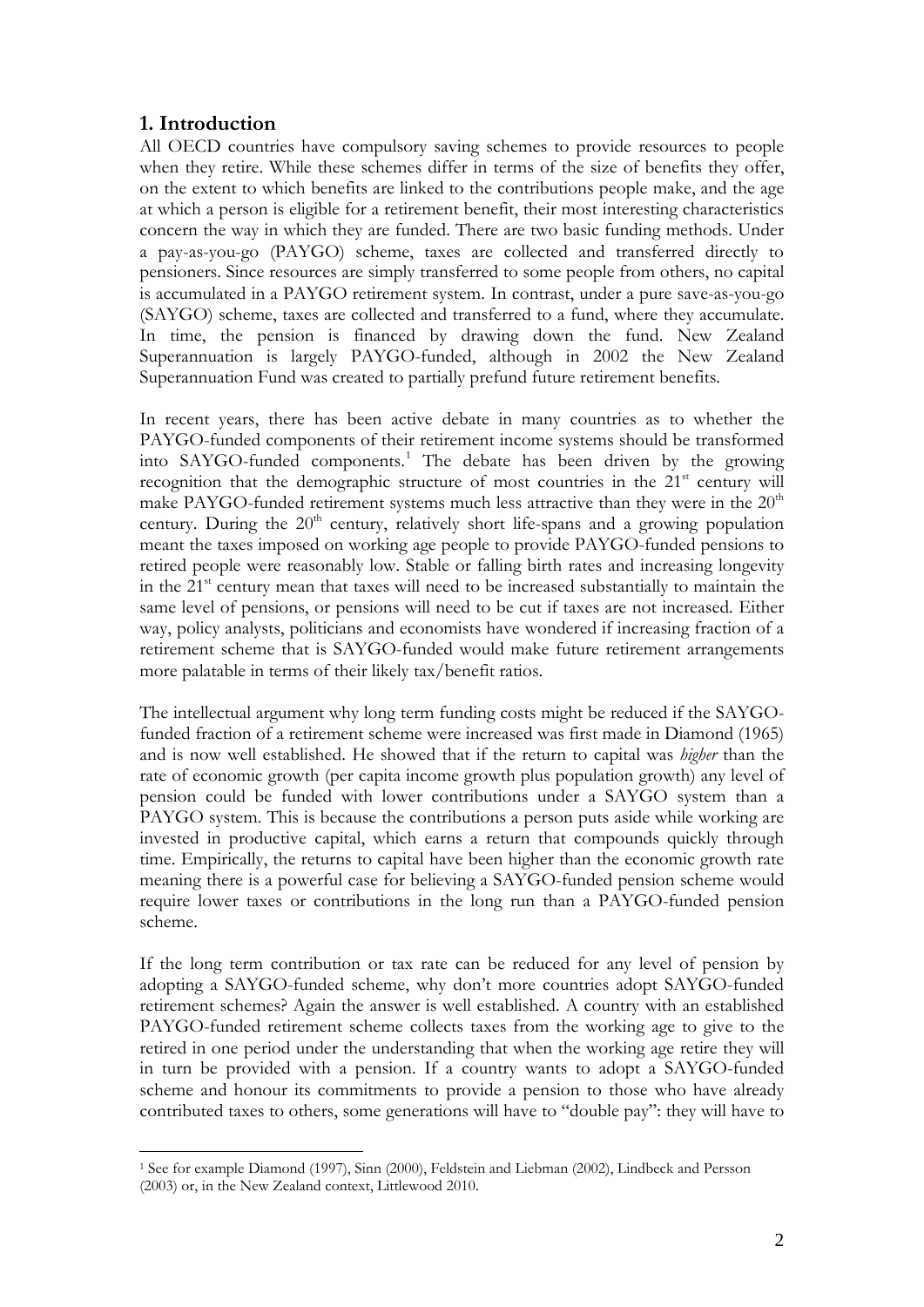pay taxes to fund the retirement incomes of the currently retired, and make contributions to fund their own retirements. Any transition to a SAYGO-funded system must involve one or more generations paying more for the same level of retirement benefits than they would have paid if the PAYGO system had been maintained. Thus the transition to a SAYGO-funded system essentially involves some cohorts paying additional amounts when working or receiving less when retired so that cohorts in the more distant future can obtain the benefits of a greater SAYGO-funded system. For this reason it is difficult, although not impossible, to make the transition without making some people worse off than they otherwise would have been.<sup>[2](#page-2-0)</sup>

Why should a country consider a reform that increases payments on the current generation in order to reduce them on subsequent generations? There is no right answer to this question. However, it is possible to try and indicate the scale of the issue, both in terms of the size of the temporary increase in taxation that would be necessary to make the transition, and the size of the permanent reduction in taxes or contributions that would be obtained in the long run. International evidence suggests that the potential costs and benefits from the transition are very large (see Feldstein and Liebman (2002) for a review). Moreover, this evidence suggests the costs of maintaining the current PAYGO-funded retirement systems are likely to increase rapidly in the next few decades, as the ratio of retired to working-age people increases. In the New Zealand context, the taxes necessary to fund New Zealand Superannuation payments are likely to increase increase from the current level of 4.3% of GDP to 7.2% of GDP by 2055, if New Zealand Superannuation remains a PAYGO funded system and entitlements are not cut (New Zealand Treasury, 2009). In contrast, if New Zealand had a mature SAYGO system, the exact same pensions could be financed with only  $3.2\%$  of GDP –  $44\%$  as much (Coleman 2012). In current terms, this means a permanent tax reduction of approximately \$2000 per person per year could be achieved if New Zealand made the transition to a SAYGO-funded retirement scheme. It is thus clear that the potential benefits from making some generations "double-pay" in order to increase the SAYGOfunded component of a retirement scheme are very large.

There are an infinitely large number of ways the transition to a SAYGO-funded retirement scheme could be made, and thus an infinitely large number of ways the costs on the transition generations could be increased. Rather than explore the costs and benefits of a particular transition, for each cohort since 1916 this paper calculates the average size of the taxes it paid or will pay to fund government pensions and the average size of the retirement benefits it received or will receive, under the assumption the current system is maintained. The aim is to calculate the average fraction of its income that a cohort pays over its lifetime, and the average benefit it receives, as a means of providing a baseline counterfactual to examine how egregious it would be to make particular cohorts increase their contributions as part of a transition to a SAYGO-funded pension system.

<span id="page-2-0"></span> $2\text{ If the returns to capital are much greater than the growth rate of the economy, the reduction in taxes.}$ needed to fund to any level of pension contributions can be sufficiently large, and the transition sufficiently short, that a generation required to "pay twice" loses less from initially paying higher taxes than it gains from the subsequent reduction in taxation deadweight costs. Feldstein and Samwick (1997) argued this might be the case in the USA. In addition, Köthenbürger and Poutvaara (2006) argue that a transition to a SAYGO system can be Pareto improving if the reduction in long term tax rates is capitalized into property values, so that those making the additional payments when working age benefit when retired from an increase in wealth that stems from the lower tax rates paid by their successors.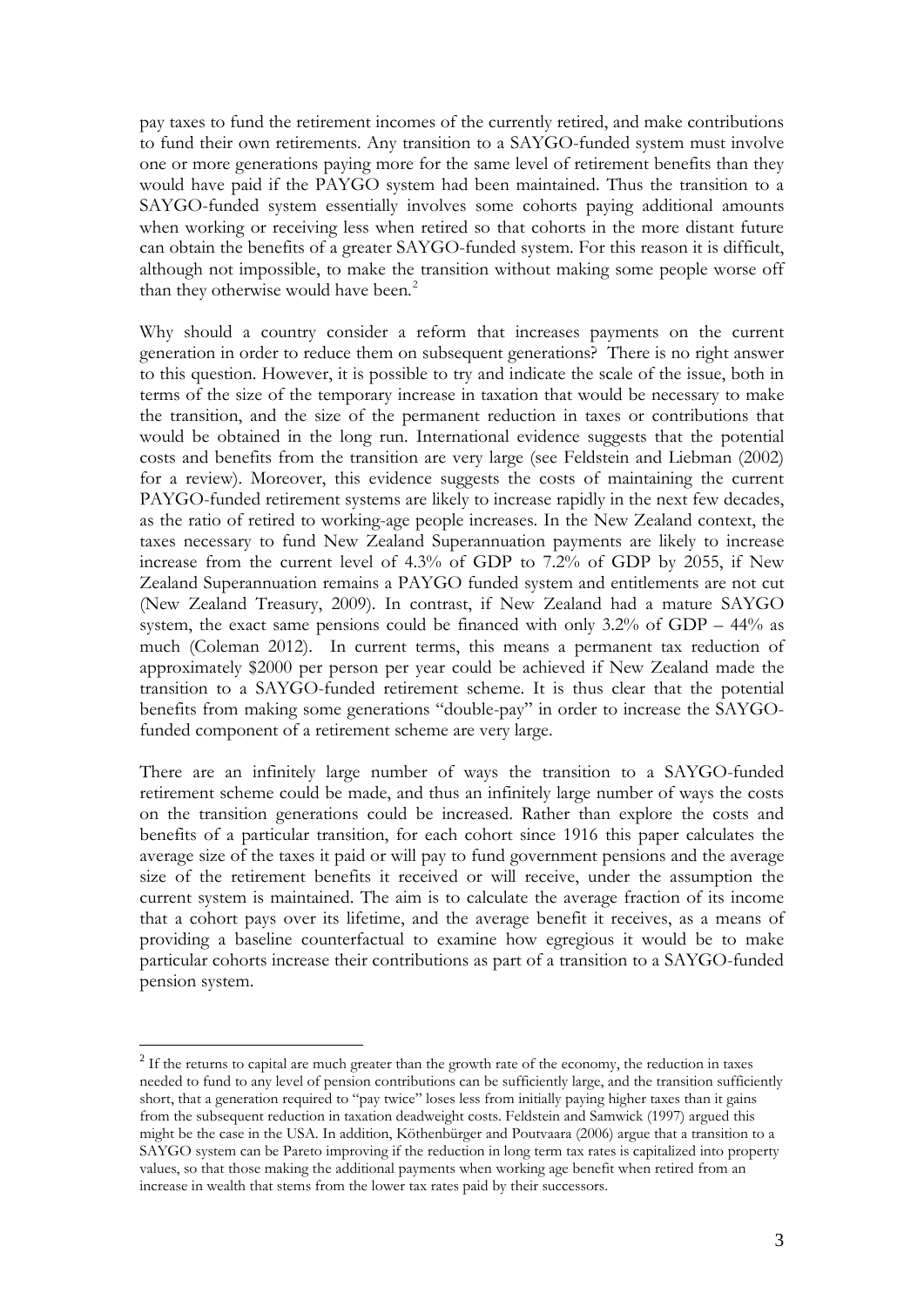While the exercise is not straightforward, and there is room to debate the methodological approach, the results consistently suggest that most cohorts born before 1976 will get pension benefits that are nearly twice as large as the payments they made or will make. This is largely because when they were making (or will make) their payments, there were (or there will be) only a small number of retired people, and so only small payments were (or will be) necessary. For cohorts born after 1976, the arithmetic is not as favourable, but even these groups will receive much more than they pay if the current system is maintained. It is people born now who will benefit little from the PAYGO system, as the number of people they support when they are working will be comparable to the number of people who will be retired when they retire. This, of course, is why taxes will have to increase sharply after 2030 if the current system is maintained.

This calculus throws a new perspective on the New Zealand debate over whether it is fair to make a generation "double-pay" by increasing the SAYGO-funded component of retirement income. It is not the job of economists to provide definitive answers to questions of fairness. Nonetheless, if current cohorts are only paying half of what they are likely to receive, it is perhaps not so unfair to ask them to contribute more so that the taxes and contributions made by future generations do not have to increase by so much.

# **2. Methodology**

## **2.1 Methodological Overview**

The aim is to calculate the average income fraction a cohort pays (or will pay) to fund pensions, and the average amount it receives in pensions. Because incomes increase over time, the calculations are valorized (or normalized) by the contemporary value of the average incomes earned by working age people. Consequently, they have the interpretation that a particular cohort paid an average fraction *x* of its income for *N* years to fund pensions, and received pensions worth a fraction *y* an average working age income for *M* person years. These numbers can then be compared to ascertain the extent a cohort contributed more or less in taxes than the value of the pensions it received.

The calculations are made for a cohort born in year  $c$  that turns 60 in year  $t = c + 60$ . Demographic data from Statistics New Zealand historical records or population projections are used to calculate the size of the cohort at five year intervals in the years leading up to retirement, and the years after retirement. These data are used to calculate the number of person-years members of the cohort were working age, and the number of person-years the cohort received pensions. The calculation is inclusive of migration flows.

The demographic data are supplemented with data on the taxes paid each year to fund pension transfers, and the pension benefits received. Historic data on the size of pensions and the size of total transfers were obtained from the Ministry of Social Welfare and cover the period 1940 – 2005. Data for the period 2005-2012 and projections for future years were obtained from the Treasury Long term Fiscal Projections (New Zealand Treasury 2009). The data capture changes in the retirement age and changes in the level of benefits through time.

To make the "contribution" calculations, the fraction of incomes collected as tax to pay for pensions is calculated for each year. To make the "receipt" calculations, the size of an individual pension as a fraction of average working age incomes is calculated each year. These numbers are then used to calculate the average tax paid by a cohort over its working lifetime, and the average benefit it receives. The calculations are more difficult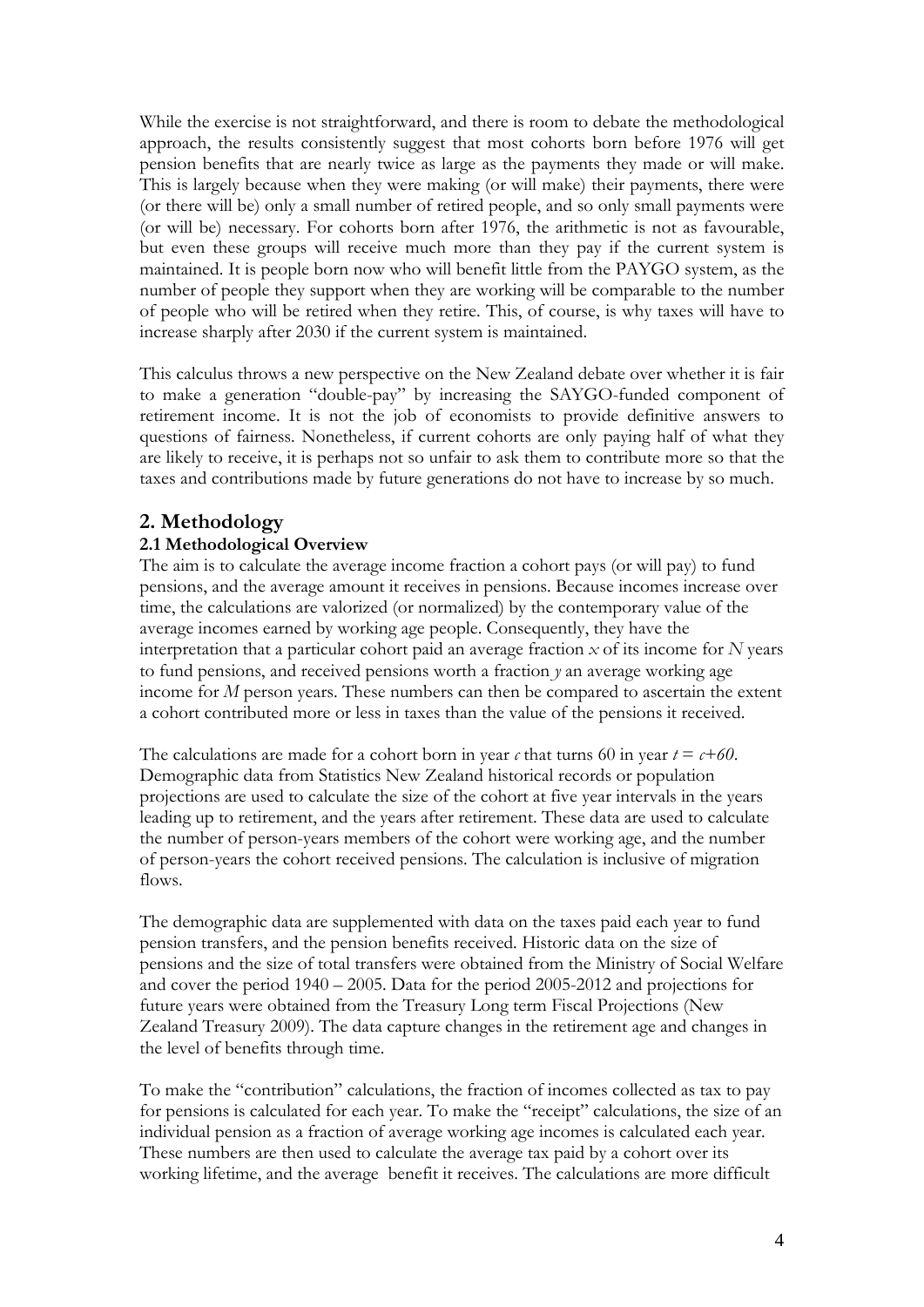to make for New Zealand than elsewhere as New Zealand is one of the very few countries to fund pensions from general taxation rather than a dedicated social security tax on labour income. This means the following issues have to be taken into account when the calculations are made.

- (a) Taxes are only paid on net domestic product, not the depreciation component of gross domestic product. Hence the average tax rate is calculated as the ratio of the total pension expenditure in a year as a fraction of net domestic product, not gross domestic product.
- (b) Taxes are collected from both working age and retirement age people, not just working age people.
- (c) While pensions are usually calculated as a fraction of average earnings, an adjustment needs to be made for changing labour force participation rates. Consequently, pensions are calculated as a fraction of the average incomes of working-age adults, not the average income of working adults.
- (d) Direct measures of the average incomes of working age people, and the incomes of people above and below the age of retirement income eligibility are not generally available. Estimates were obtained from Statistics New Zealand Census records for the period 1966 – 2006, as these censuses provide estimates of the income distribution for men and women including those not in the workforce for each age group. While these data are closely related to other measures of income, in 1991 there is evidence that per capita incomes are understated in the census data.

#### **2.1 Formula for calculating contributions and receipts.**

Consider a cohort  $c = t-20$  that enters the workforce at age 20 at time t. It obtains a pension at *t+K* at age *20+K*, and lives until *t+K +d*

Let

| n <sub>t</sub> | $=$ number of cohort alive at time t                                 |
|----------------|----------------------------------------------------------------------|
| $N^{\prime}$   | = total number of people aged 20 to $19+K$ ("working age") at t      |
| $N^2$          | = total number of people aged $20+K$ or more ("retirement age") at t |
| $P_{t}$        | $=$ pension in dollars at time t                                     |
| $y_t$          | $=$ net domestic product per adult at GST inclusive prices at t      |
| $y^{\ell}t$    | $\equiv$ average incomes for cohort $\ell$ people at time $t$        |
| $y^1$ t        | $=$ average incomes for working age people at time $t$               |
| $y^2t$         | $=$ average incomes for retirement age people at time $t$            |
|                |                                                                      |

 $NOS_t$  = operating surplus at *t*, net of depreciation.

Note that  $f_{\rho}$   $f_{\rho}$ ,  $f_{\rho}$  equal the total income for the group divided by the number of people in the group, and thus takes into account non-participation in the labour force.

Further, let  $P_t = \frac{P_t}{v^1}$ *t y*  $\rho_t = \frac{I_t}{I}$  = pension as a fraction of average (working age) incomes 2  $P_t = \frac{I_t N_t}{y_t (N_t^1 + N_t^2)}$  $t^{(IV_t + IV_t)}$  $P_t N$  $\theta_t = \frac{P_t P_t}{y_t (N_t^1 + N_t^2)}$  = the fraction of net domestic product spent on pensions in year t.

*θ<sup>t</sup>* is the tax rate on net domestic product needed to finance pensions each year.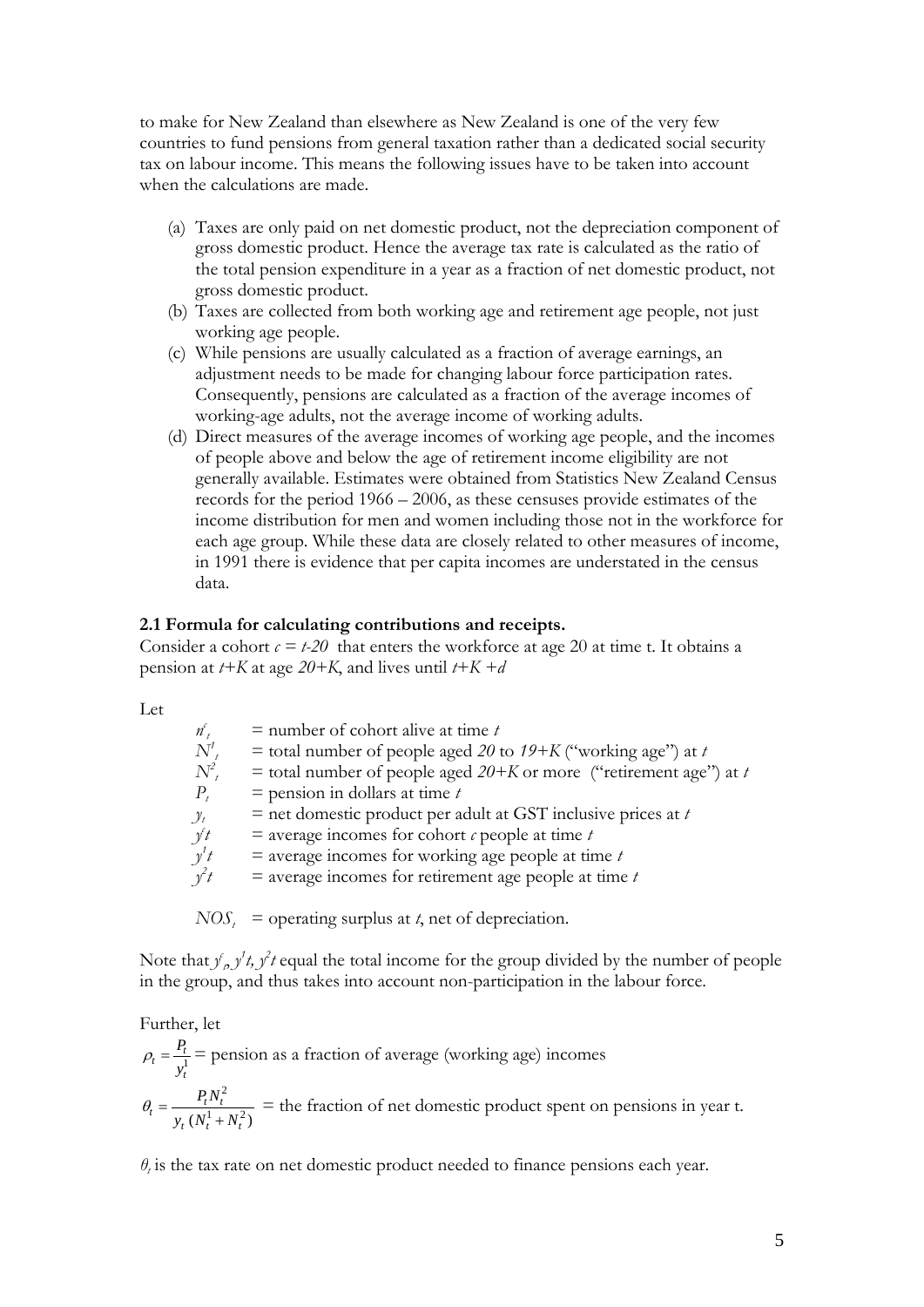The tax payments on incomes paid by cohort  $c = t-20$  are

$$
Payments^{c} = \sum_{s=t}^{s=t+K-1} \theta_{s} y_{s}^{c} n_{s}^{c} + \sum_{s=t+K-1}^{s=t+K+d} \theta_{s} y_{s}^{c} n_{s}^{c}
$$
\n(1)

The first term of the right hand side is earnings while working age; the second term is earnings after the retirement age.

If these are valorized (normalized) by the average earnings of working age people in each year,

$$
Payments \_{v}^c = \sum_{s=t}^{s=t+K-1} \theta_s \frac{y_s^c}{y_s^1} n_s^c + \sum_{s=t+K-1}^{s=t+K+d} \theta_s \frac{y_s^c}{y_s^1} n_s^c \tag{2}
$$

This measures the total person years of average earnings that the cohort contributes to pay for pensions.

The pensions the cohort receives are

$$
pension^{c} = \sum_{s=t+K}^{s=t+K+d} (\rho_s y_s^1) n_s^c
$$
\n(3)

When these are normalized by the average earnings,

$$
pension_{-}v^{c} = \sum_{s=t+K}^{s=t+K+d} \rho_{s}n_{s}^{c}
$$
\n
$$
\tag{4}
$$

This measures the total person years of average earnings the cohort receives as pensions.

Equations 2 and 4 can be further divided by the sum of person years each cohort has while working age:

$$
Continuous^{c} = \left(\sum_{s=t}^{s=t+K-1} \theta_{s} \frac{y_{s}^{c}}{y_{s}^{1}} n_{s}^{c} + \sum_{s=t+K-1}^{s=t+K+d} \theta_{s} \frac{y_{s}^{c}}{y_{s}^{1}} n_{s}^{c}\right) / \sum_{s=t}^{s=t+K-1} n_{s}^{c}
$$
(5)

$$
benefit^{c} = \sum_{s=t+K}^{s=t+K+d} \rho_s n_s^c \Bigg/ \sum_{s=t}^{s=t+K-1} n_s^c \tag{6}
$$

Equation 5 measures the average tax rate paid by a member of cohort c to fund pensions. The first term in the parentheses is the tax it pays while working age. The second term is an adjustment that adds the tax it pays while older than the eligibility age: the adjustment takes into account (i) the lower incomes earned in retirement, (ii) the shorter number of years spent in retirement and (iii) the higher contribution rate typically paid in retirement. This adjustment adds approximately a third to the tax rate

Equation 6 measures the average pension received by the cohort, as a fraction of average working age incomes. It is adjusted downwards to reflect the length of time pensions are received compared to the length of time the cohort is of working age.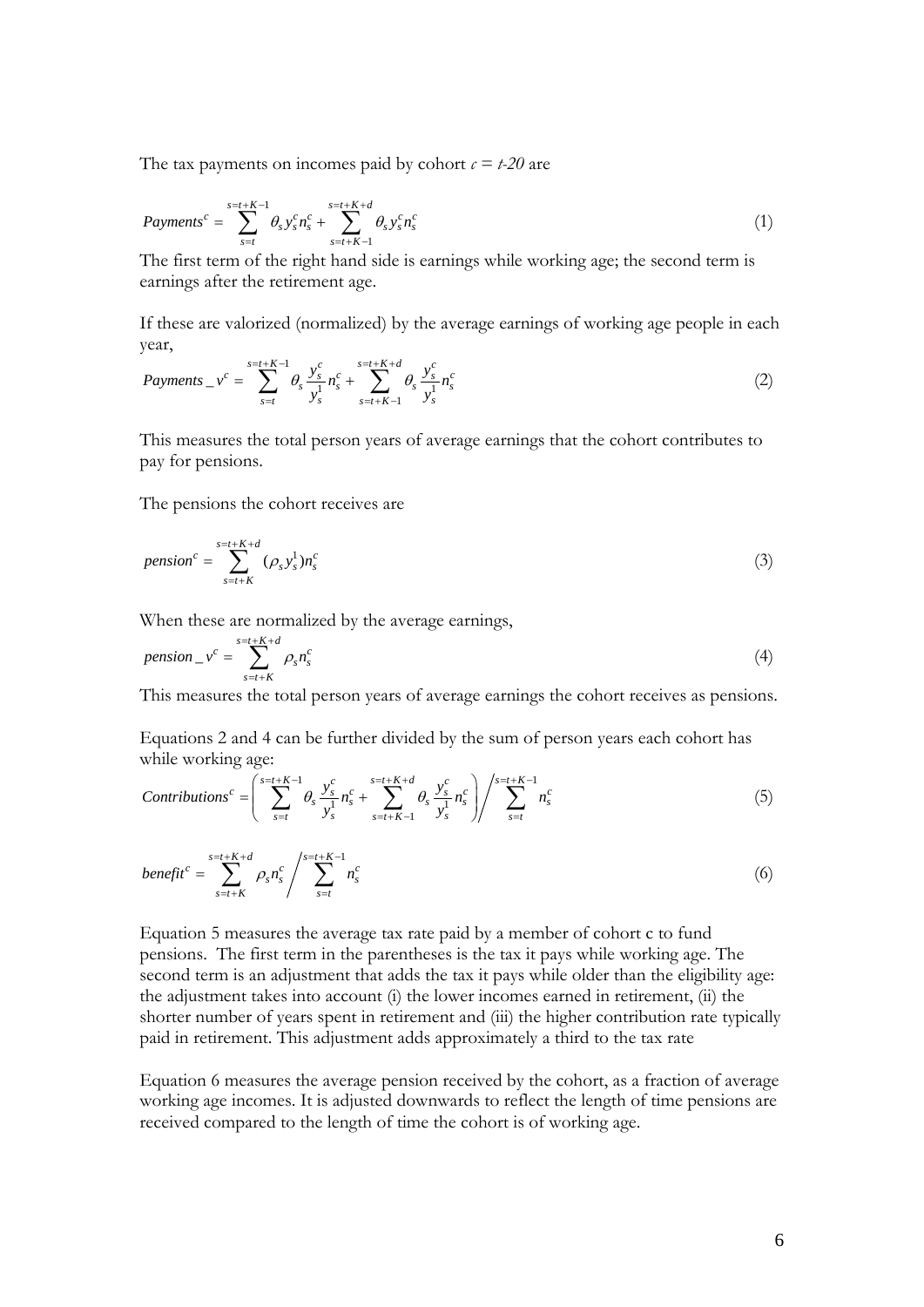These ratios are calculated in section 4 using both historic and forecast data. First, however, it is of interest to look at the main demographic trends.

## **3. Demographic trends.**

## **3.1 Data**

The data are obtained for each five year period (census years) from 1941 onwards. For 1936 – 2001, the population data by age group come from Statistics New Zealand Long Term Data series. The numbers for 1941 and 1946 are modified to take into account war service abroad. The data for 2006 and 2011 comes from Statistics New Zealand Table builder. The data for 2016 onwards are taken from the New Zealand Treasury Long Term Fiscal Projections (2009), and are based on Statistics New Zealand Mid-range Series 5 projection (March 2009). The data provide the number of people in a five year age band alive each census year. I use this number as an estimate of the number of person years the appropriate single-year cohort lived in that five year period.

Statistics New Zealand data are available for each age group up to age 90 , but are aggregated to "90+" for older people. I use the age group "90+" in a particular year as an approximation of the number of person years the cohort turning 90 that year will live after age 90.

## **3.2 Pension eligibility and Dependency ratios**

Figure 1 shows the actual and projected number of people by age for the cohorts that turned 65 in 1981 and in 2011. The data for the 1981 cohort are all historical; for the 2011 cohort, data for ages 70 and greater are Statistics New Zealand projections. The data take into account migrants.

The data are used to calculate the number the person-years the cohort had before and after the age of pension eligibility. These calculations are shown in Table 1. The table shows the ratio of the time a cohort spends older than the age of eligibility compared to the time it spends younger than the age of eligibility. The age of eligibility increased from 60 to 65 between 1995 and 2005. This ratio – the "pension eligibility ratio" - has varied little through time, and is approximately 50 percent.

Table 2 shows the number of people aged between 20 and the age of eligibility, and older than the age of eligibility for different calendar years. Again, the data are a mixture of historical data and Statistics New Zealand projections. The dependency ratio is the ratio of the number of people over the age of eligibility to under the age of eligibility in a particular year. The ratio was under 30 percent between 1951 and 2011, but is forecast to increase to 43 percent by 2051.

Figure 2 shows the dependency ratio each year, along with the pension eligibility ratio for the cohort turning 60 that year. For cohorts turning 60 before 2021, the dependency ratio is at least 20 percentage points lower than the pension eligibility ratio. For example, the cohort turning 60 in 2015 has a pension eligibility ratio of 50 percent, meaning that it will spend half as many years aged over 65 (the age of eligibility) as it spent aged  $20 - 64$ . In contrast, for its entire working age life, between 1975 and 2025, the cohort will have faced a dependency ratio of between 21 percent and 29 percent, with an average of 26 percent. The low dependency ratio reflects the relatively small number of older people in New Zealand during the second half of the twentieth century, due both to low life expectancy and the rapid population increases during this period.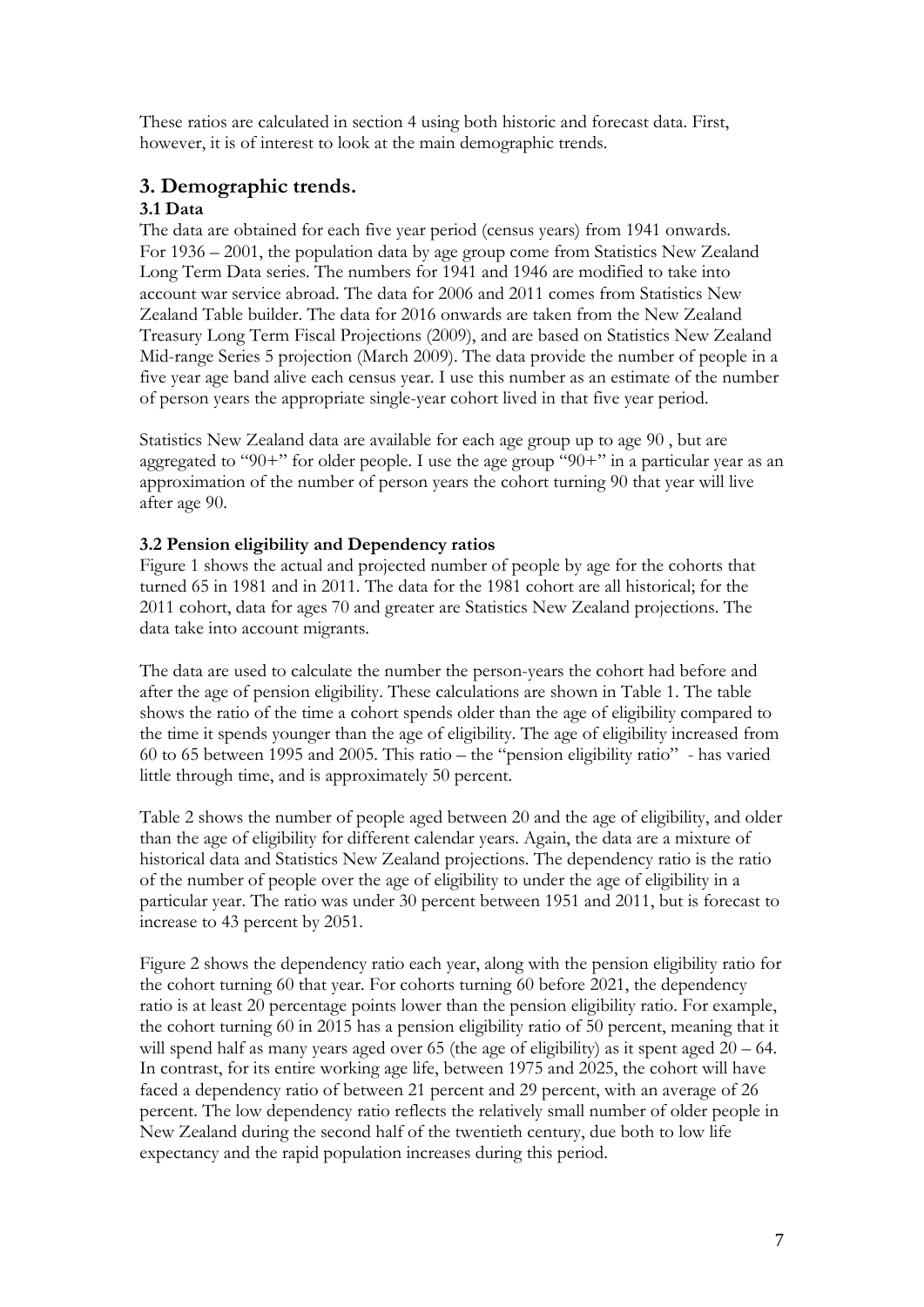Table 3 and figure 3 shows the forecast pension eligibility ratio for each cohort turning 60 from 1975 – 2045, and the average dependency ratio for that cohort over the previous 40 years.[3](#page-7-0) The average cohort eligibility ratio exceeds 47percent in all years. In contrast, the average dependency ratio is under 30 percent for every cohort except the last, which turns 60 in 2045. This means that most cohorts currently in the workforce or currently retired will have provided retirement income support for far fewer pension-year recipients than they will be supported. Indeed, cohorts turning 60 between 1981 and 2031 will receive pension support for more than 80 percent more pension years than they provided pension support when they were of working age. The ratio declines quickly thereafter, but even for cohorts turning 60 in 2046 the ratio exceeds 50 percent.

It is possible to be quite concrete about these numbers. Consider the cohort turning 60 in 1981. Their pension eligibility age was 60. In total, they lived 1,124,000 person years between ages 20 and 60, and will have lived 548,000 person years when over 60. While aged 20 – 59 they provided pension support to a population only 27 percent their size (the average dependency ratio 1941- 1980), or a total of 303,000 person years. It follows they will have gotten support for 84 percent more years (548000/303000) than they gave support.

These raw demographic numbers don't take into account the level of pension support, the participation rate, or the fact that some pension support is provided by people receiving pensions through the taxes they pay on the capital and labour income that they receive when older than the eligibility age. Nonetheless, they suggest that the combination of rapid population growth in the twentieth century and increasing life expectancy mean that most New Zealanders before 2050 will provide much less pension support than they obtain.

#### **4. Pension contributions and receipts by cohort.**

In this section, equations 5 (pension contributions as a fraction of average incomes) and 6 (pension receipts as a fraction of average incomes) are calculated for different cohorts.

#### **4.1 Pension contributions as a fraction of average incomes.**

The average pension contribution rate or tax rate is given by equation 5:

$$
Continuous^{c} = \left(\sum_{s=t}^{s=t+K-1} \theta_{s} \frac{y_{s}^{c}}{y_{s}^{1}} n_{s}^{c} + \sum_{s=t+K-1}^{s=t+K+d} \theta_{s} \frac{y_{s}^{c}}{y_{s}^{1}} n_{s}^{c}\right) / \sum_{s=t}^{s=t+K-1} n_{s}^{c}
$$
(5)

Four variables are used to make this calculation;

(i)  $\theta_t = \frac{P_t N_t^2}{\sigma_t^2}$  $P_t = \frac{I_t N_t}{y_t (N_t^1 + N_t^2)}$  $t^{(IV_t + IV_t)}$  $P_t N$  $\theta_t = \frac{I_t N_t}{y_t (N_t^1 + N_t^2)}$  = the fraction of net domestic product spent on pensions in

year t.

(ii)  $y_s^1$  = average income of working age population (those aged between 20 and the age of eligibility) each year.

- (iii)  $y_s^c$  = average income of a particular cohort each year
- (iv)  $n_s^c$  = the number of people in the cohort each year.

<span id="page-7-0"></span><sup>&</sup>lt;sup>3</sup> The dependency ratio prior to 1951 is assumed to be 26 percent.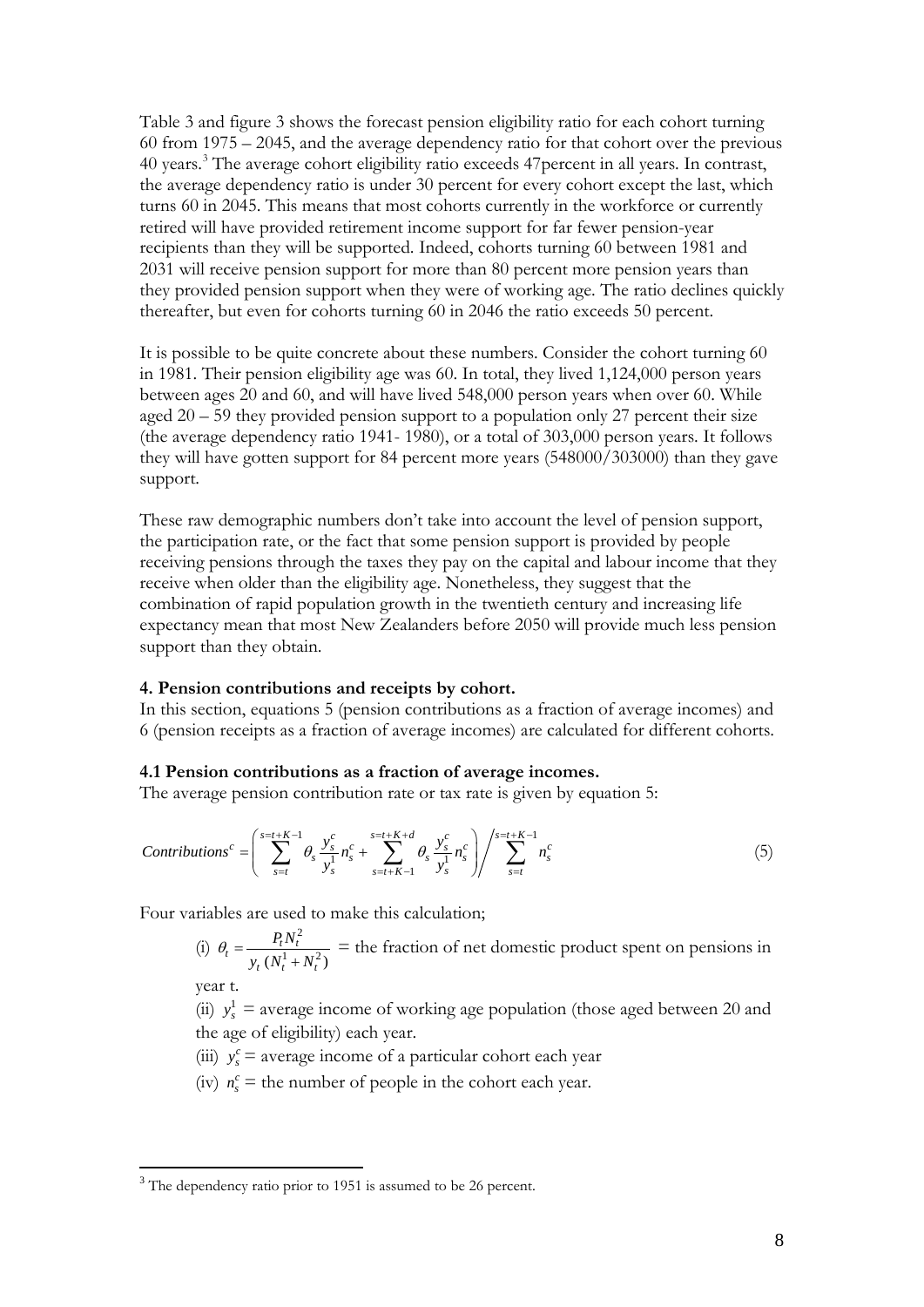#### *4.1.1 The fraction of net domestic product spent on pensions*

The fraction of net product spent on pensions each year is calculated by dividing government expenditure on pensions by Gross Domestic Product, and then adjusting upwards by 16 percent to reflect the average size of capital consumption (depreciation). Government expenditure on pensions is sourced either from the Ministry of Social Welfare (historic data) or the Treasury Long Term Fiscal Projections. The 16 percent adjustment factor reflects depreciation which averaged 14 percent of GDP in New Zealand from  $1972 - 2010$ .<sup>[4](#page-8-0)</sup>

The results are shown in Figure 4. As a fraction of Net Domestic Production, pension expenditure steadily increased from 3.0 percent (1940) to 4.2 percent (1975) before jumping in the 1980s to 8 percent, as a result of increases in payments. It decreased to under 5 percent by 2005 due to reductions in the payment amount and increases in the age of eligibility, but is forecast to increase to 8.5 percent by 2050.

#### *4.1.2 Average incomes of working age people.*

The average income for working age people is calculated using census data. For each census year between 1966 and 2006, the average income of men and women aged 20 to the eligibility age was calculated using the full distribution of income available from the census records. This procedure automatically takes into account the changes in the participation rate of working age people. The average incomes are in Table 4.

It is reasonable to question the accuracy of this data. For the period  $1981 - 2006$ , these data can be compared with average wage data from the Quarterly Employment Survey, and the comparison suggests that with the exception of 1991 the data are sensible. From 1996 – 2006, the ratio of average census incomes to average annual earnings is consistently between 84 and 88 percent (see Table 4). It is similar in 1986, but much lower in 1981 and 1991. The 1991 figure reflects well known flaws in the census.<sup>[5](#page-8-1)</sup> The very low 1981 figure appears to reflect female participation rates and female wages that were much lower relative to men in 1981 than in subsequent years.<sup>[6](#page-8-2)</sup> With the exception of 1991, therefore, average incomes calculated using census data seem reasonable, so it is not insensible to use these data to measure the average incomes of working age people.

For the period after 2006, average census incomes are increased at the expected growth rate of average earnings. As the pension is also increased at the at the expected growth rate of average earnings, the ratio of the pension to average incomes is set at the 2006 level for all subsequent periods.

#### *4.1.3 Cohort incomes by year.*

Equation 5 requires deflating the income received by a particular cohort by the average income of working age people. While the census data exist to do this, in this paper a twofold simplification is used. The first simplification is to set the ratio in the first term of equation 5 equal to one, instead of calculating a weighted average of the ratio of cohort incomes to the average working age incomes. This simplification essential requires that each cohort has a similar lifecycle experience, so that the years that they have relatively

<span id="page-8-0"></span> <sup>4</sup> Hence Gross Domestic Product is 16 percent higher than Net Domestic Product

<span id="page-8-2"></span><span id="page-8-1"></span><sup>&</sup>lt;sup>5</sup> The maximum income band in the census was *reduced* between 1981 and 1991 despite a 160 percent increase in the price level. This means the 1991 census significantly under-measures high income people. <sup>6</sup> The ratio of female to male incomes 1981 was  $35%$ , compared with 29 percent in 1976, 55 percent in 1986, and 59 percent in 1996.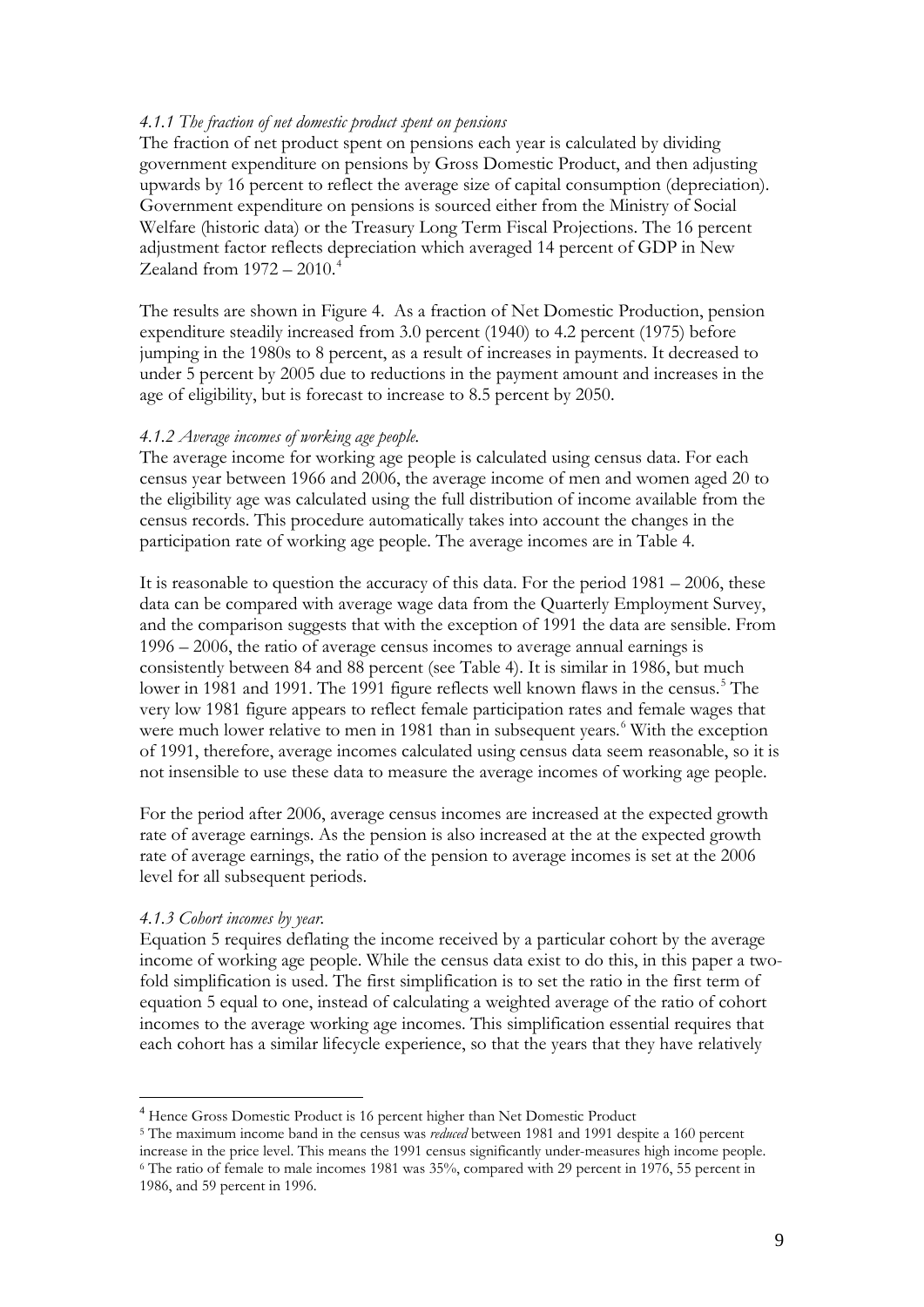low incomes (when very young) are balanced by the years when they have relatively high incomes.

The second simplification concerns the way the ratio of a cohort's "retirement age" incomes to average working age incomes is calculated. Rather than calculate this for each cohort separately, I calculate the average for all people who exceed the eligibility age. From 1996 - 2006, this ratio was 56 percent: the average retired person had an income 56 percent as large as the average working age person, taking into account that not all working age people participate. The ratio was higher in the 1970s and 1980s, in part as the pension was higher relative to average weekly earnings, and in part because participation rates for women were lower.<sup>[7](#page-9-0)</sup>

#### *4.1.4 Cohort population by year.*

The data used to calculate the population weighted average contributions are the same data used in section 2. Almost every cohort has had or will have two thirds of its life aged less than the age of eligibility, and one third greater than the age of eligibility.

#### *4.1.5. Tax payments to fund pensions by cohort.*

Table 5 and figure 5 show the results of these calculations. The first column shows the average tax rate paid while a cohort is working age. The second column shows the additional tax paid while the cohort exceeds the retirement age. This column takes into account the lower average incomes, the smaller number of person-years the cohort spends post retirement age, and the higher contribution rates typically faced because contribution rates rise through time. The third column adds the two components together. The remaining columns will be described below.

The calculations suggest that the cohort turning 60 in 2006 and eligible for the pension in 2011 will have paid an average tax rate to fund pensions equal to 5.8 percent of their income over their working age. In addition, they will pay the equivalent of a further 1.7 percent taxes while retired; the 1.7 percent reflects a higher tax rate of 6.2 percent paid on post retirement incomes 56 percent as large as average incomes earned while working, for a period with only 49 percent as many person years.

The tax rates increase through time. Whereas the cohort turning 60 in 1975 only contributed 4.7 percent of their income to fund pensions, the cohort turning 60 in 2016 will contribute 8.2 percent, and the cohort turning 60 in 2046 will contribute 9.2 percent. These numbers are still lower than they need to be in equilibrium, as the cohort turning 60 in 2046 will have paid the bulk of its taxes at a time when the ratio of working age people to post eligibility–age people is still relatively low.

#### **4.2 Pension Receipts by Cohort**

The average pension receipt or benefit is given by equation 6:

$$
benefit^c = \sum_{s=t+K}^{s=t+K+d} \rho_s n_s^c / \sum_{s=t}^{s=t+K-1} n_s^c
$$

 $\rho_t$  is the fraction of the pension to average working age income each year, where the latter is calculated over labour force participants and non participants. The data are described in sections 4.1.1 and 4.1.2. The ratio is shown in Table 6. Except for 1991, when the

<span id="page-9-0"></span><sup>-</sup><sup>7</sup> Prior to 1986, census incomes for older people do not appear to include the state pension. The state pension is added to the figures in table 4.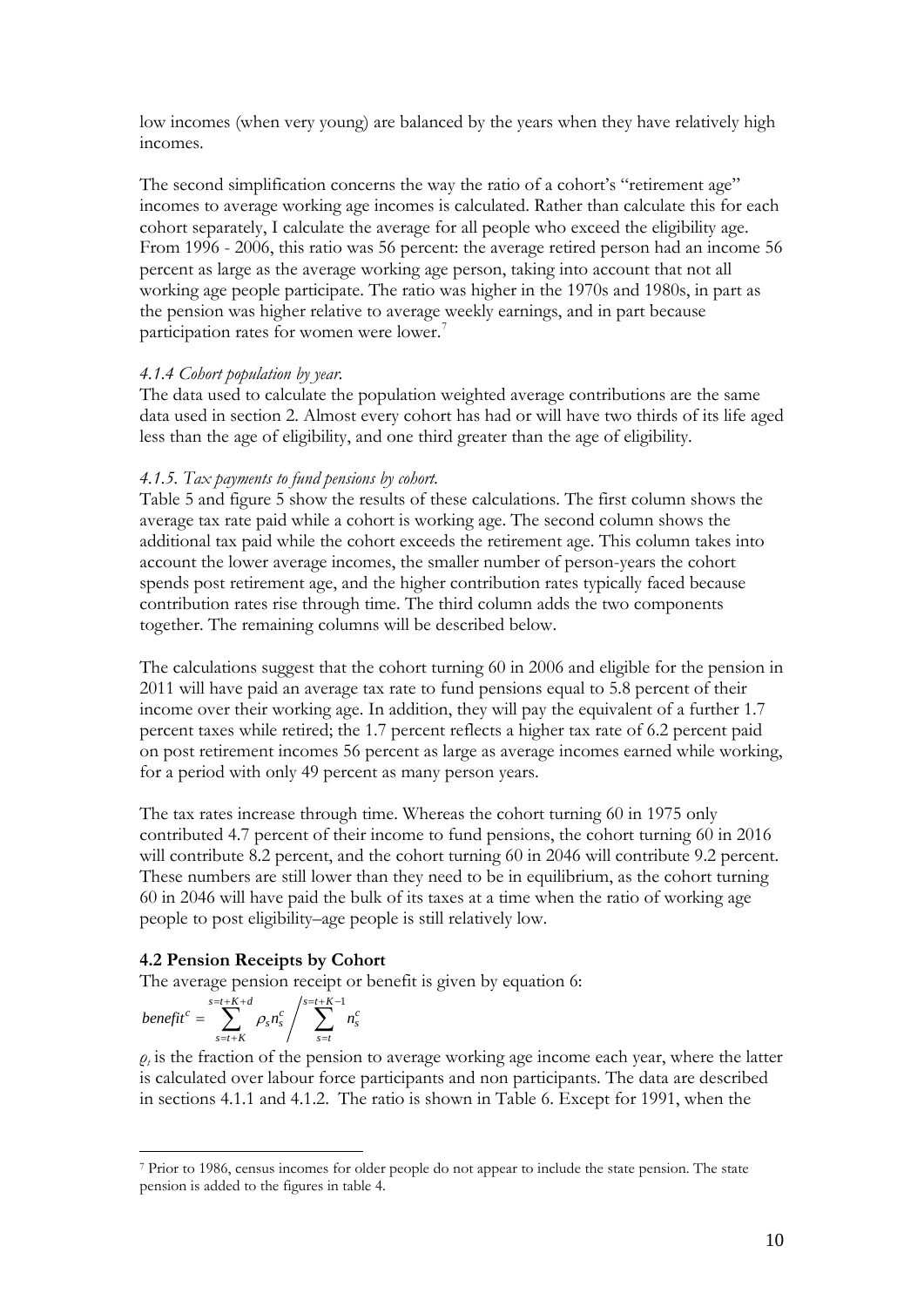census records are unreliable, the ratio varied from 28 – 39 percent of average incomes. In 2006, the ratio was 36 percent; it is assumed to remain at this level in the calculations.

The last two columns show of table 5 show the average pension benefit by cohort. Column 5 of the table shows the average size of the pension received by the cohort, as a fraction of contemporaneous working age incomes. Typically a cohort receive a pension equal to 36 percent of average incomes. Column 16 adjusts the data for the number of person years each cohort receives the pension, as a fraction of its working life. As this fraction is very close to 0.5, for every person-year a cohort lives between 20 and the age of eligibility, it can expect to receive a pension benefit at some point in the future equal to 18 percent of contemporaneous average income.

#### **4.3 A comparison of pension payments and receipts.**

Figure 6 shows of graph of average pension receipts and payments by cohort. Even though tax contributions are steadily increasing, the dominant feature of the graph is that the average receipts are much higher than the contributions. On a comparable basis, for every working age person-year lived by a cohort it will receive a future pension equal to 18-20 percent of contemporaneous average working age income. Yet most cohorts can only expect to pay taxes equal to 7- 9 percent of their income to fund their future pensions, three quarters of which is paid while they are working age, and one quarter paid when they are older than the eligibility age. Put bluntly, most cohorts currently alive have paid or will pay less than half the amount they can expect to receive. This will remain true even for the cohort turning 60 in 2045.

These data are broadly consistent with the results in section 3. There it was shown that most cohorts can expect to receive pension support for 80 percent more person-years than they provided pension support. Here it is shown that when the size of the pension is taken into account, most cohorts can expect to pay  $7 - 9$  percent taxes per person year they are of working age, yet receive a pension equal to 18 percent of average incomes. Cohorts turning 60 before 1991 contributed even less.

It should be emphasized that the contribution rates have been adjusted to make them as large as possible. The tax rate each year has been calculated as a fraction of net domestic product, not gross domestic product to take into account the fact that depreciation allowances are neither counted as income nor taxed. This raises the tax rate by 16 percent. In addition, an allowance has been made for the fact that most cohorts will continue to pay tax on their incomes after they retire, raising the tax rate by another 30 percent.

One further factor allows a partial reconciliation of these two figures. The tax payments are calculated as a fraction of a cohort's average income. However, taxes are also paid on other components of a nation's income, notably the undistributed net operating surplus. Consequently, to some extent the tax rate on working age incomes can be relatively low because these tax receipts are supplemented by tax receipts from corporate income.

Table 7 shows an estimate of the undistributed operating surplus between 1976 and 2006. It is calculated by subtracting the estimate of census incomes from national incomes, the latter being the sum of wages and the net operating surplus.<sup>[8](#page-10-0)</sup> In each year except 1986, the undistributed surplus is between 21 – 32 percent of census incomes, and

<span id="page-10-0"></span> <sup>8</sup> This is also equal to Net Domestic Product minus indirect taxes.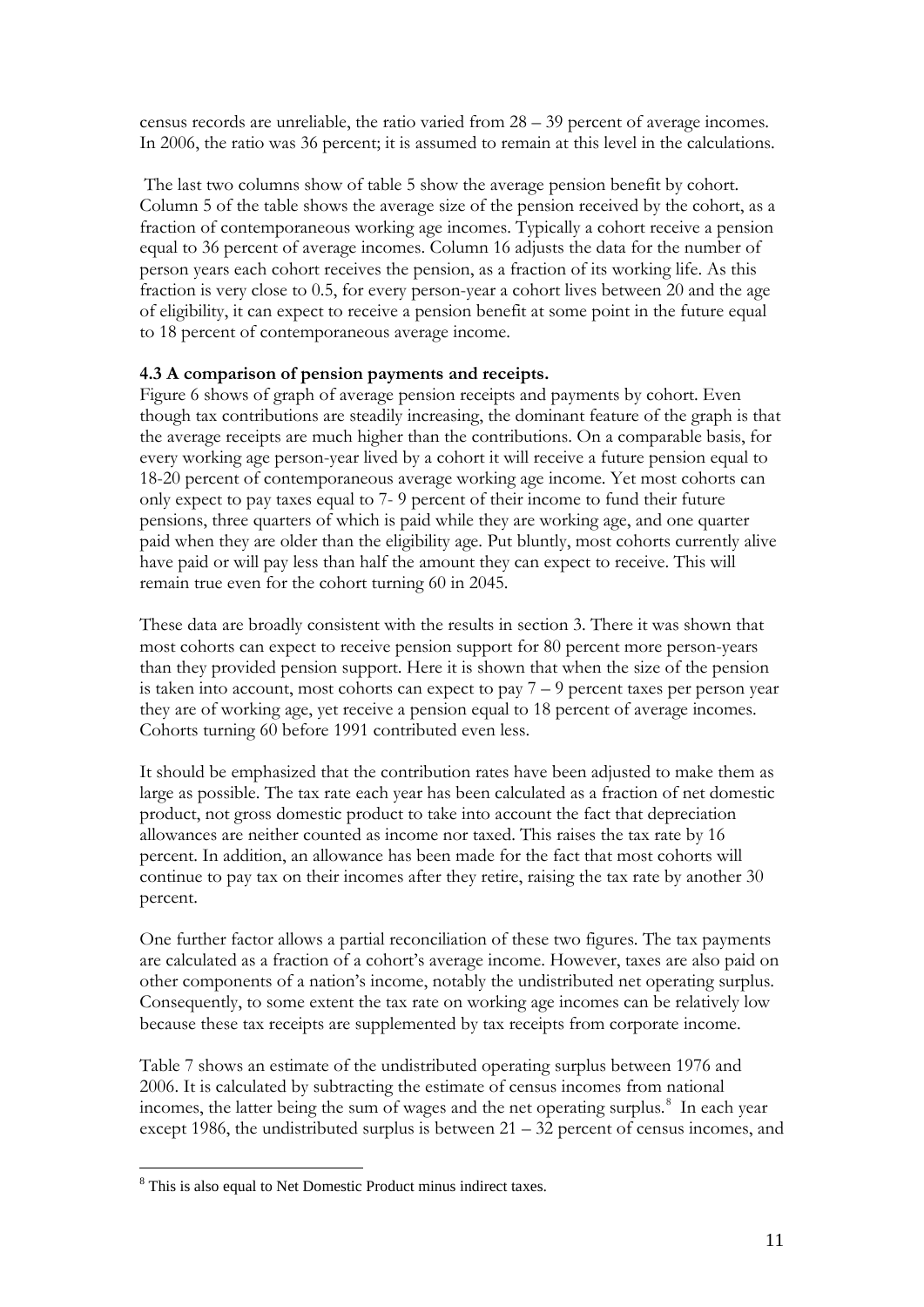highest at the end of the period. Thus the tax on the undistributed operating could be expected to raise revenues by approximately a third. This amount is not large enough to bridge the gap between average payments and average receipts, although it does help somewhat.

It would appear, therefore, that most cohorts currently receiving New Zealand Superannuation, and most cohorts receiving New Zealand Superannuation prior to 2046, will make contributions that are much smaller as a fraction of contemporaneous income than the benefits they will receive. In large part, this is because they have made or will make payments at a time when the fraction of population receiving payments is much smaller than the fraction of the population that will receive payments when they are retired. This means the amount of taxes they paid or will need to pay while of working age is much lower than the taxes that will be paid when they are over the eligibility age. This is one of the features of a pay pay-as-you-go retirement income scheme with a growing population: it transfers resources to the current generation from future cohorts.

## **5. Discussion**

The calculations above suggest that if New Zealand Superannuation is continued unaltered, most New Zealand cohorts born before 1981 will receive considerably higher retirement income payments from the Government than they will have paid in taxes to fund other people's retirement incomes. As a rough rule of thumb, and calculated as a fraction of contemporaneous average incomes, these cohorts will have contributed half as much in taxes as they will receive in benefits. The main reason for this asymmetry is that the fraction of retired people in society has been, or will be, much smaller when these cohorts were working than when it will be when they are retired themselves. As such, they have provided retirement income support for far fewer person-years than they will receive themselves.

The low contribution/benefit ratio possibly explains the popularity of New Zealand's PAYGO-funded retirement system among cohorts born prior to 1981. These cohorts can expect much higher retirement benefits than the payments they have made, or will make, which makes up for the relatively low rate at which the size of the payments has increased over time due to the low growth rate of the New Zealand economy. If you pay 6 percent of your income in taxes each year but gain an entitlement to a pension worth 18 percent of the future income level, it doesn't matter so much if the future income level grows slowly.

These data raise some questions about the difficulty of increasing the fraction of New Zealand's mandatory retirement schemes that are SAYGO-funded. It is well established that in order to make the transition to a SAYGO-funded system in order to reduce long term costs, some generations will have to "double pay." This payment may be easier to swallow once it is realized that most current working age people are paying only half of the retirement benefits they expect to obtain.

Of course, it is not appropriate to simply compare the tax contributions and benefits related to retirement incomes. Cohorts born prior to 1981 may have paid little in taxes to fund retirement incomes, but they may have paid high taxes to fund intergenerational assets such as education, or roads, or to pay off government debt. These calculations have not been attempted in this paper, and remain to be made. It is not clear that these generations invested heavily in intergenerational assets, however. Spending on education has deviated little from 5% of GDP over the last forty years, although has been slightly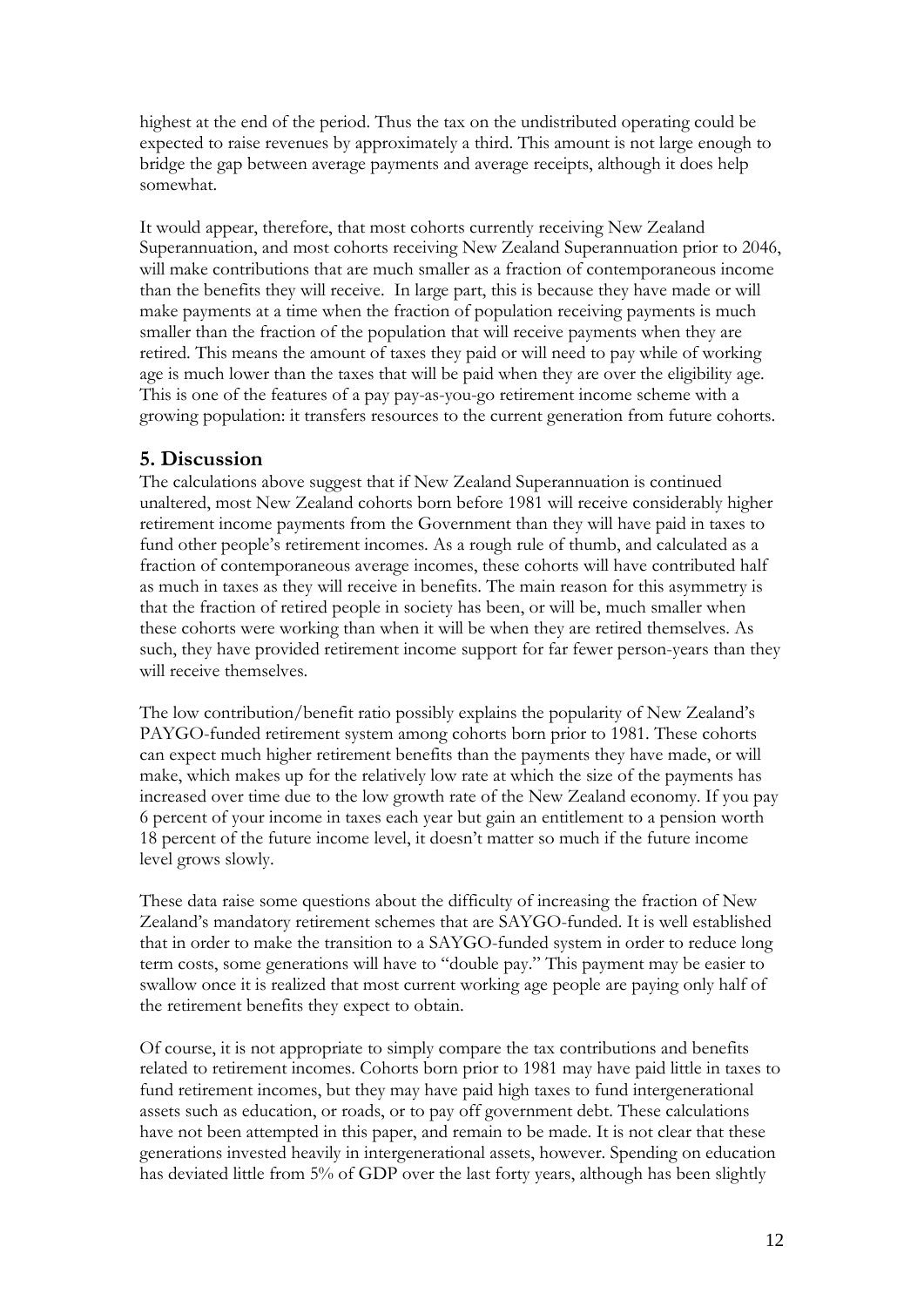higher since teaching salaries were increased in 2006 (New Zealand Treasury, 2012). Moreover, except for a period between 1988 and 1998, tax revenues as a fraction of GDP have exceeded 30 percent of GDP only infrequently, whereas projections suggestion taxes will need to increase to 33 or 34 percent by 2050 if New Zealand Superannuation is not changed and debt levels are not to increase (New Zealand Treasury, 2009, 2012) If it is the case that taxes will have to increase by 3-4 percent of GDP over the next forty years, largely because of increased pension payments, it is perhaps less difficult to oppose making current cohorts "double pay" in order to lower future tax rates by introducing a SAYGO-funded pension scheme.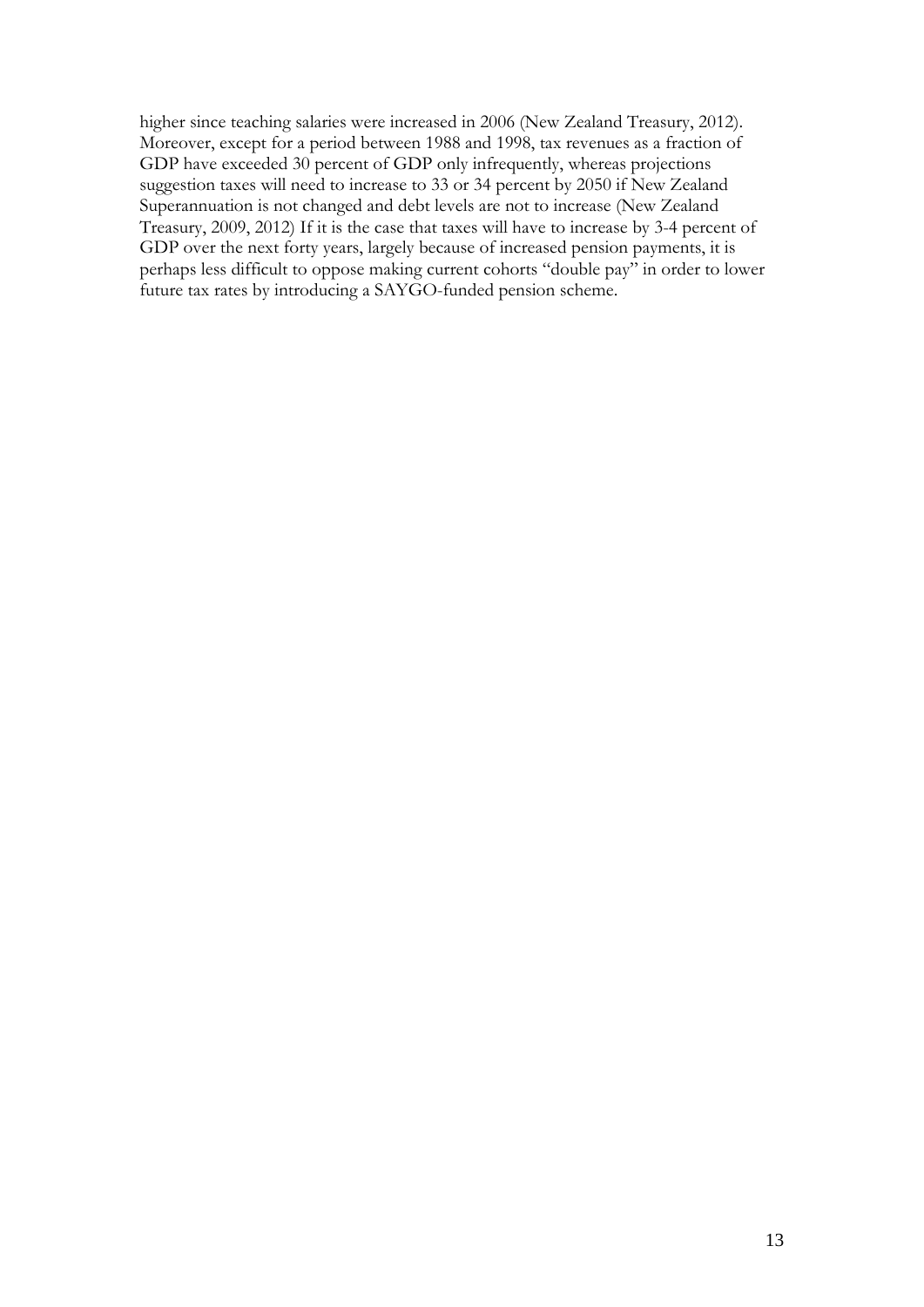# **References**

Diamond, Peter. 1997. "Macroeconomic Aspects of Social Security Reform," *Brookings Papers on Economic Activity 2*, 1–87.

Feldstein, Martin and Jeffrey B. Liebman. 2002. "Social Security", pp 2245-2345 in Alan J. Auerbach and Martin Feldstein (ed.) *Handbook of Public Economics Volume 4, (*Chicago: University of Chicago Press)

Feldstein, Martin and Andrew Samwick. 1997. "The economics of prefunding Social Security and Medicare Benefits," pp 115-164 in Ben S. Bernanke and Julio Rotemberg (ed) NBER Macroeconomics Annual 1997 Volume 12

Köthenbürger and Panu Poutvaara. 2006. "Social Security reform and investment in education: is there scope for a Pareto improvement?" *Economica* 73(290) 299-319

Lindbeck, Assar and Mats Persson. 2003. "The Gains from Pension Reform," *Journal of Economic Literature*, 41:1, pp. 74–112.

Littlewood, Michael. 2010. "Prefunding a Government's Financial Obligations: The New Zealand Superannuation Case Study," *New Zealand Economic Papers* 44(1), 99–111.

New Zealand Treasury. 2009. *Challenges and Choices: New Zealand's Long-Term Fiscal Statement.* (Wellington: New Zealand Treasury)

New Zealand Treasury. 2012. Fiscal Time Series: historical fiscal indicators, 1972- 2011 (Wellington: New Zealand Treasury)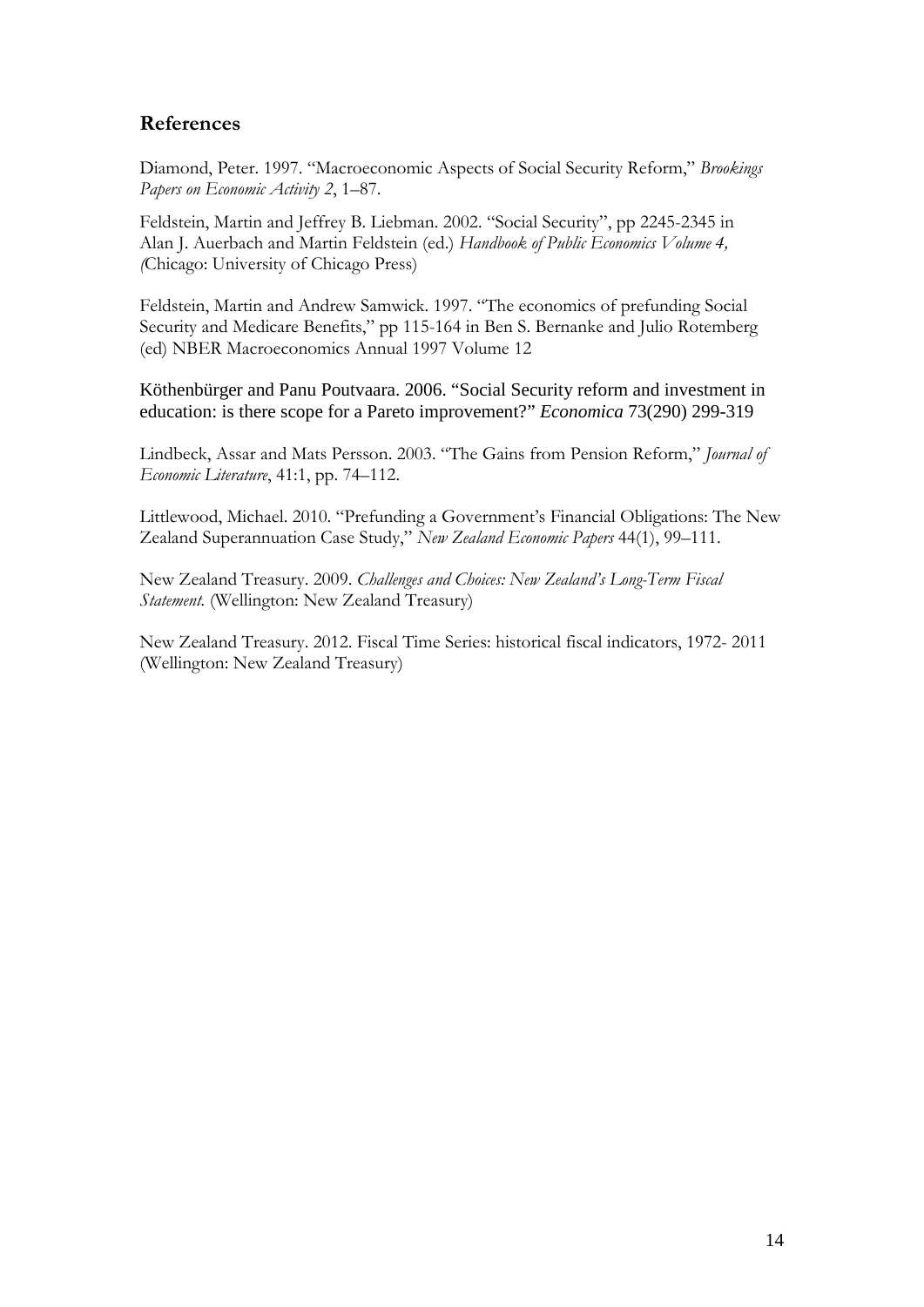| Birth year | Age 60 | Eligibility | $\text{Years}$ | Years $\geq$ | ratio |
|------------|--------|-------------|----------------|--------------|-------|
|            |        | age         | eligible age   | eligible age |       |
| 1916       | 1976   | 60          | 1,111,974      | 521,496      | 47%   |
| 1921       | 1981   | 60          | 1,124,148      | 548,055      | 49%   |
| 1926       | 1986   | 60          | 1,226,711      | 629,385      | 51%   |
| 1931       | 1991   | 60          | 1,243,372      | 671,807      | 54%   |
| 1936       | 1996   | 61          | 1,189,721      | 653,175      | 55%   |
| 1941       | 2001   | 64          | 1,446,146      | 712,094      | 49%   |
| 1946       | 2006   | 65          | 1,701,430      | 824,470      | 48%   |
| 1951       | 2011   | 65          | 2,154,185      | 1,017,020    | 47%   |
| 1956       | 2016   | 65          | 2,273,236      | 1,133,960    | 50%   |
| 1961       | 2021   | 65          | 2,574,276      | 1,315,530    | 51%   |
| 1966       | 2026   | 65          | 2,701,133      | 1,359,790    | 50%   |
| 1971       | 2031   | 65          | 2,672,785      | 1,387,180    | 52%   |
| 1976       | 2036   | 65          | 2,499,531      | 1,284,343    | 51%   |
| 1981       | 2041   | 65          | 2,480,164      | 1,305,355    | 53%   |
| 1986       | 2046   | 65          | 2,772,250      | 1,432,382    | 52%   |

**Table 1. Pension eligibility ratio (person years under and over age of pension eligibility) by birth cohort**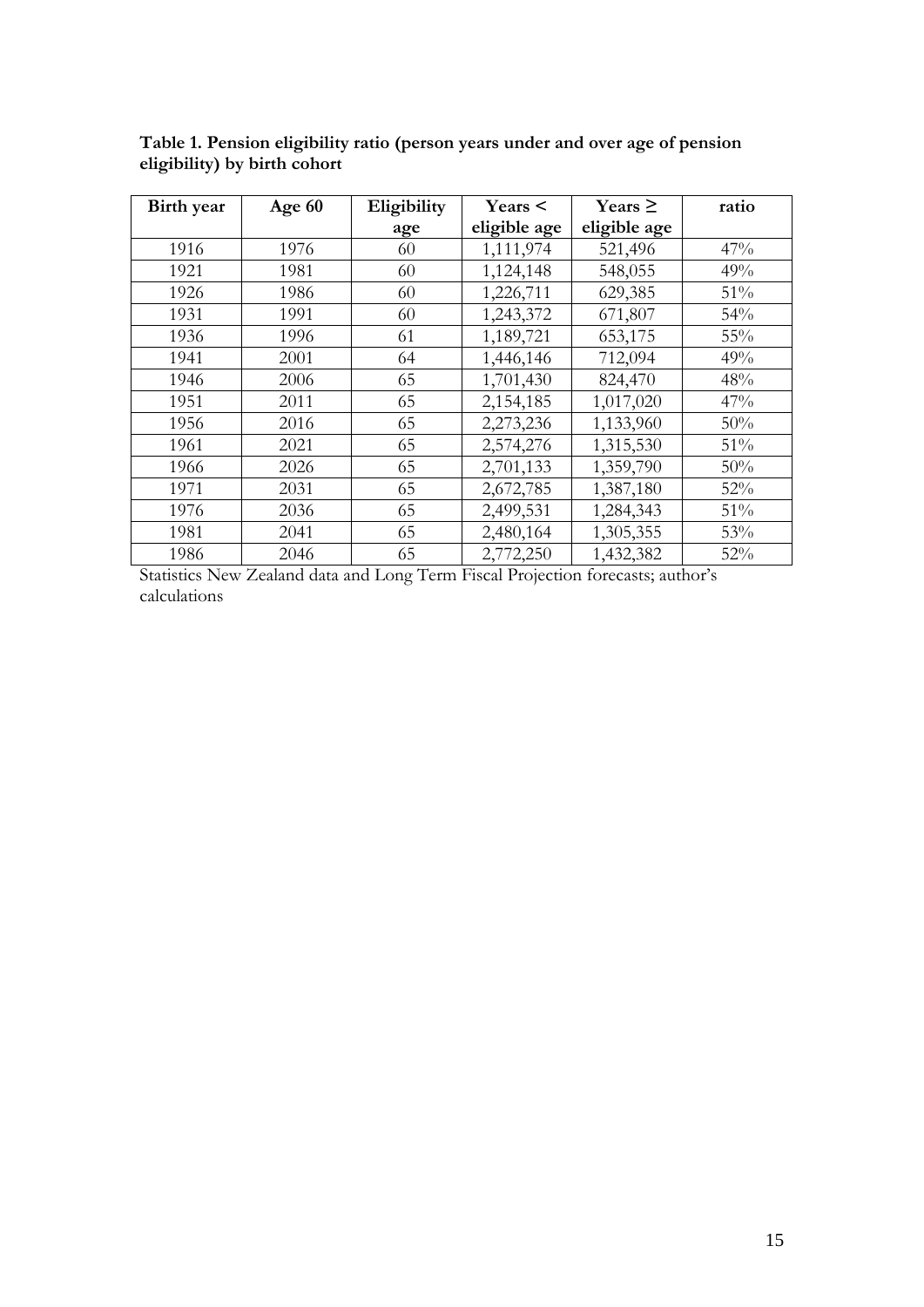| Year | Eligibility | Number <     | Number $\geq$ | ratio  |
|------|-------------|--------------|---------------|--------|
|      | age         | eligible age | eligible age  |        |
| 1951 | 60          | 980,747      | 255,970       | 26%    |
| 1956 | 60          | 1,058,507    | 274,686       | 26%    |
| 1961 | 60          | 1,134,919    | 294,904       | 26%    |
| 1966 | 60          | 1,236,909    | 322,244       | 26%    |
| 1971 | 60          | 1,334,195    | 358,024       | 27%    |
| 1976 | 60          | 1,493,706    | 406,735       | 27%    |
| 1981 | 60          | 1,553,937    | 436,140       | 28%    |
| 1986 | 60          | 1,687,287    | 480,915       | 29%    |
| 1991 | 60          | 1,784,622    | 520,683       | 29%    |
| 1996 | 61          | 1,992,364    | 530,879       | 27%    |
| 2001 | 64          | 2,142,916    | 574,079       | 22%    |
| 2006 | 65          | 2471130      | 511630        | $21\%$ |
| 2011 | 65          | 2621050      | 586330        | $22\%$ |
| 2016 | 65          | 2712640      | 698400        | 26%    |
| 2021 | 65          | 2770240      | 811770        | 29%    |
| 2026 | 65          | 2791980      | 944080        | 34%    |
| 2031 | 65          | 2828190      | 1071720       | 38%    |
| 2036 | 65          | 2865090      | 1171510       | 41%    |
| 2041 | 65          | 2918490      | 1231940       | 42%    |
| 2046 | 65          | 2982370      | 1264390       | 42%    |
| 2051 | 65          | 3017060      | 1311560       | 43%    |

**Table 2. Number of people under and over the age of eligibility, 1951- 2051**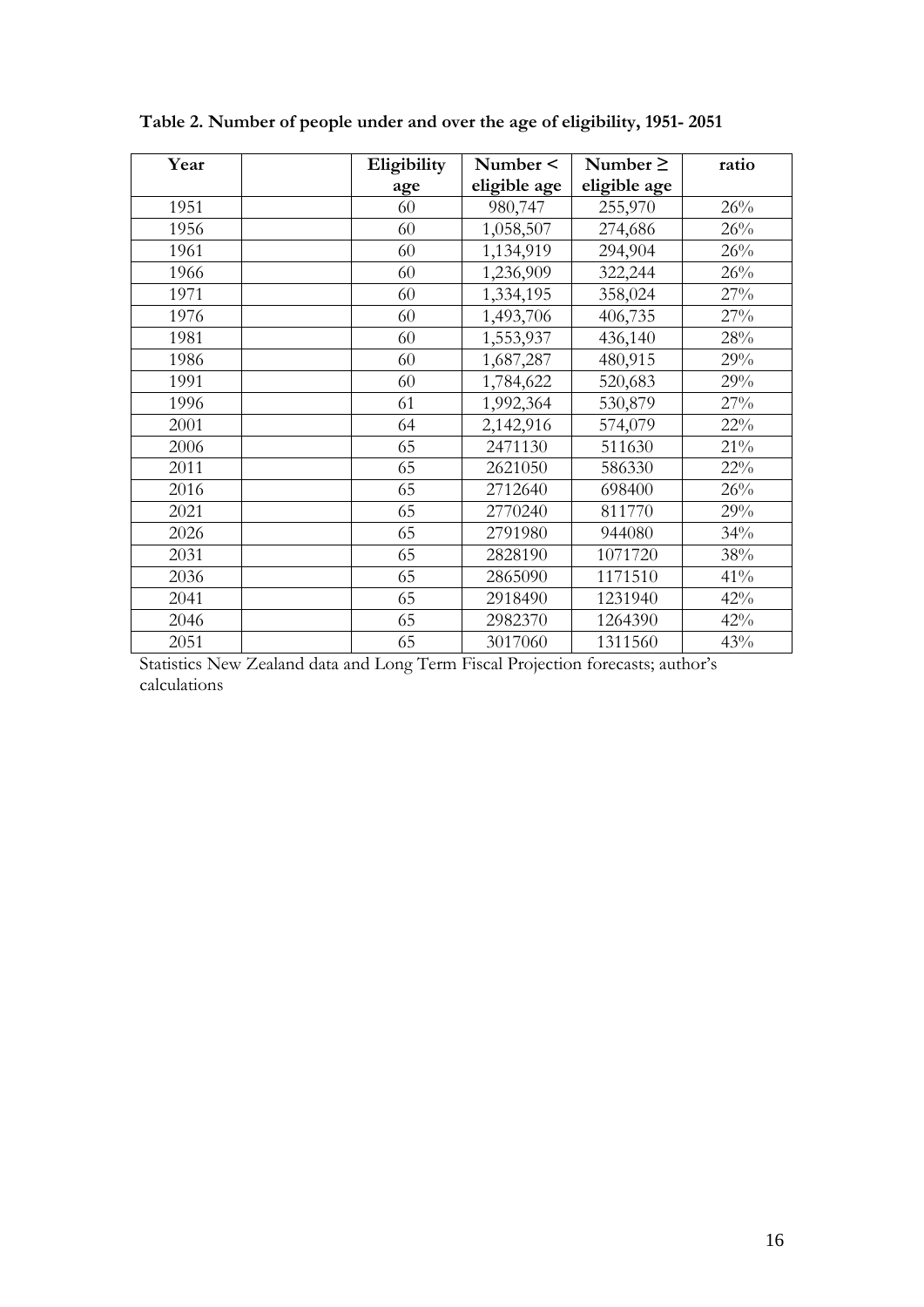| Year       | Years <      | Years $\geq$ | Pension     | Average     | Ratio |
|------------|--------------|--------------|-------------|-------------|-------|
| turning 60 | eligible age | eligible age | eligibility | dependency  |       |
|            |              |              | ratio       | ratio prior |       |
|            |              |              |             | 40 years    |       |
| 1976       | 1,111,974    | 521,496      | 47%         | 26%         | 179%  |
| 1981       | 1,124,148    | 548,055      | 49%         | 27%         | 184%  |
| 1986       | 1,226,711    | 629,385      | 51%         | 27%         | 191%  |
| 1991       | 1,243,372    | 671,807      | 54%         | 27%         | 198%  |
| 1996       | 1,189,721    | 653,175      | 55%         | 27%         | 201%  |
| 2001       | 1,446,146    | 712,094      | 49%         | 27%         | 183%  |
| 2006       | 1,701,430    | 824,470      | 48%         | 26%         | 185%  |
| 2011       | 2,154,185    | 1,017,020    | 47%         | 26%         | 184%  |
| 2016       | 2,273,236    | 1,133,960    | 50%         | 25%         | 196%  |
| 2021       | 2,574,276    | 1,315,530    | 51%         | 26%         | 200%  |
| 2026       | 2,701,133    | 1,359,790    | 50%         | 26%         | 192%  |
| 2031       | 2,672,785    | 1,387,180    | 52%         | 27%         | 190%  |
| 2036       | 2,499,531    | 1,284,343    | 51%         | 29%         | 176%  |
| 2041       | 2,480,164    | 1,305,355    | 53%         | 32%         | 166%  |
| 2046       | 2,772,250    | 1,432,382    | 52%         | 34%         | 151%  |

**Table 3. Pension eligibility ratios and average dependency ratios by birth cohort**

**Table 4. Average incomes for working age people, from census data, and pensions.**

| year | Average       | Average  | ratio  | Average       | retired/    |
|------|---------------|----------|--------|---------------|-------------|
|      | working age   | earnings |        | retired       | working age |
|      | census        | (QES)    |        | census        | income      |
|      | <i>income</i> |          |        | <i>income</i> |             |
| 1966 | 1598          |          |        | 1252          | $78\%*$     |
| 1971 | 2275          |          |        | 1634          | $72\%*$     |
| 1976 | 4302          |          |        | 3033          | $70\%*$     |
| 1981 | 9298          | 12012    | $77\%$ | 6634          | $71\%*$     |
| 1986 | 17541         | 19448    | 90%    | 12745         | 73%         |
| 1991 | 21334         | 28860    | 74%    | 13861         | 65%         |
| 1996 | 27351         | 31980    | 86%    | 15415         | $56\%$      |
| 2001 | 30961         | 36244    | 85%    | 17215         | 56%         |
| 2006 | 37724         | 43056    | 88%    | 21309         | 56%         |

Statistics New Zealand data; author's calculations

From 1966 – 1981, the census income data for people over 60 excludes the pension. The pension has been added to calculate these numbers.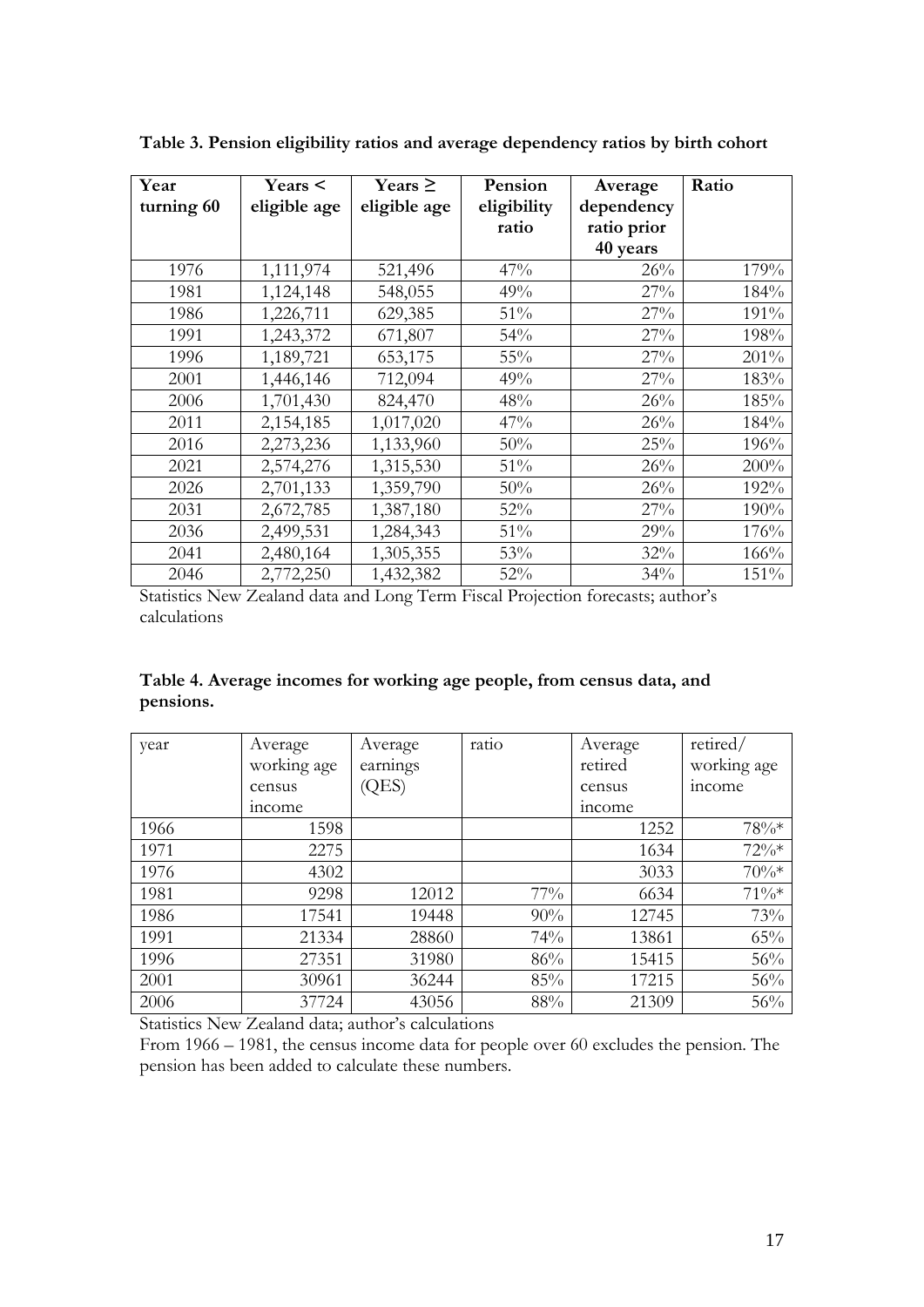| Cohort age | Working age  | Adjustment | Total tax    | Pension as  | Total   |
|------------|--------------|------------|--------------|-------------|---------|
| $60$ in    | tax          | for post-  | contribution | fraction of | Pension |
|            | contribution | retirement |              | working age | benefit |
|            |              | taxes      |              | income      |         |
| 1976       | $3.0\%$      | 1.7%       | 4.7%         | 36%         | 17%     |
| 1981       | 3.5%         | 1.9%       | 5.5%         | 38%         | 19%     |
| 1986       | $4.1\%$      | 1.9%       | $6.0\%$      | 39%         | 20%     |
| 1991       | 4.8%         | 1.9%       | 6.6%         | 40%         | 21%     |
| 1996       | $5.2\%$      | 1.7%       | 6.9%         | 39%         | 21%     |
| 2001       | 5.3%         | 1.6%       | 6.9%         | 43%         | 21%     |
| 2006       | 5.8%         | 1.7%       | 7.5%         | 36%         | 17%     |
| 2011       | $6.0\%$      | 1.8%       | $7.7\%$      | 36%         | 17%     |
| 2016       | $6.1\%$      | $2.1\%$    | 8.2%         | 36%         | 18%     |
| 2021       | $6.3\%$      | 2.2%       | 8.6%         | 36%         | 18%     |
| 2026       | $6.2\%$      | 2.3%       | 8.5%         | 36%         | 18%     |
| 2031       | $6.2\%$      | 2.4%       | 8.6%         | 36%         | 19%     |
| 2036       | $6.2\%$      | 2.5%       | 8.7%         | 36%         | 18%     |
| 2041       | $6.5\%$      | 2.5%       | $9.0\%$      | 36%         | 19%     |
| 2046       | 6.8%         | 2.5%       | $9.2\%$      | 36%         | 19%     |

**Table 5. Average pension contributions by cohort**

|  |  |  | Table 6. The pension as a fraction of average working age income. |
|--|--|--|-------------------------------------------------------------------|
|  |  |  |                                                                   |

| year | Average | Pension $(\$)$ | Pension/ |  |
|------|---------|----------------|----------|--|
|      | census  |                | average  |  |
|      | income  |                | income   |  |
| 1966 | 1598    | 514            | 32%      |  |
| 1971 | 2275    | 644            | 28%      |  |
| 1976 | 4302    | 1264           | 29%      |  |
| 1981 | 9298    | 3287           | 35%      |  |
| 1986 | 17541   | 5967           | 34%      |  |
| 1991 | 21334   | 10224          | 48%      |  |
| 1996 | 27351   | 10737          | 39%      |  |
| 2001 | 30961   | 12138          | 39%      |  |
| 2006 | 37724   | 13534          | 36%      |  |

Statistics New Zealand and Ministry of Social Welfare data; author's calculations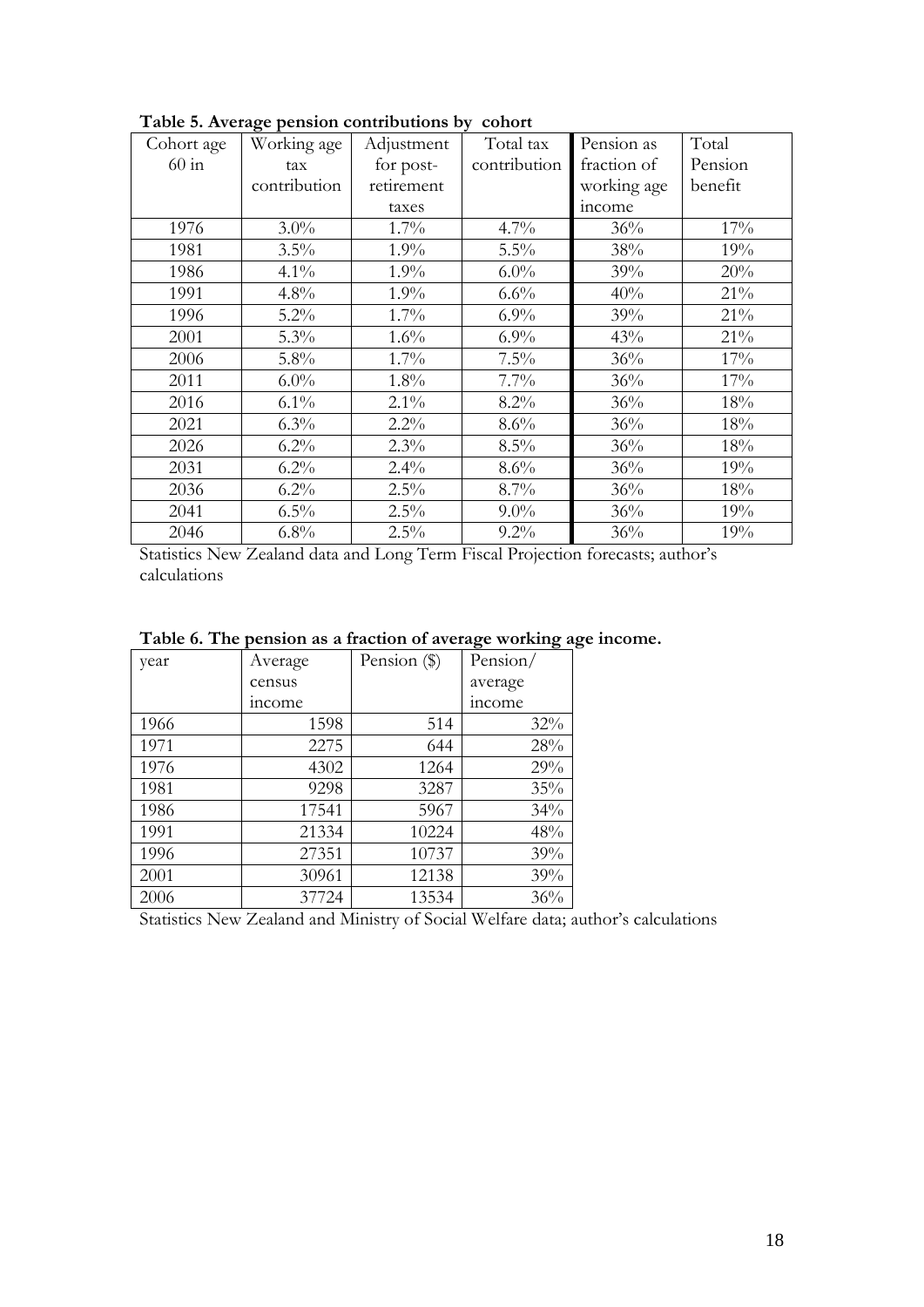|      | Wages | <b>Net</b> | <b>National</b> | Census   | Undistributed | fraction |
|------|-------|------------|-----------------|----------|---------------|----------|
|      |       | operating  | Income          | income   | operating     | of       |
|      |       | surplus    |                 | estimate | surplus       | census   |
|      |       |            |                 |          |               | income   |
| 1976 | 6274  | 2531       | 8805            | 7053     | 1752          | 25%      |
| 1981 | 13066 | 4612       | 17678           | 14666    | 3012          | 21%      |
| 1986 | 22675 | 13133      | 35808           | 33886    | 1922          | $6\%$    |
| 1991 | 32944 | 20225      | 53169           | 43094    | 10075         | 23%      |
| 1996 | 39450 | 31295      | 70745           | 57144    | 13601         | 24%      |
| 2001 | 48163 | 38612      | 86775           | 65834    | 20941         | 32%      |
| 2006 | 69283 | 49606      | 118889          | 90544    | 28345         | 31%      |

# **Table 7. Components of GDP**

Statistics New Zealand data; author's calculations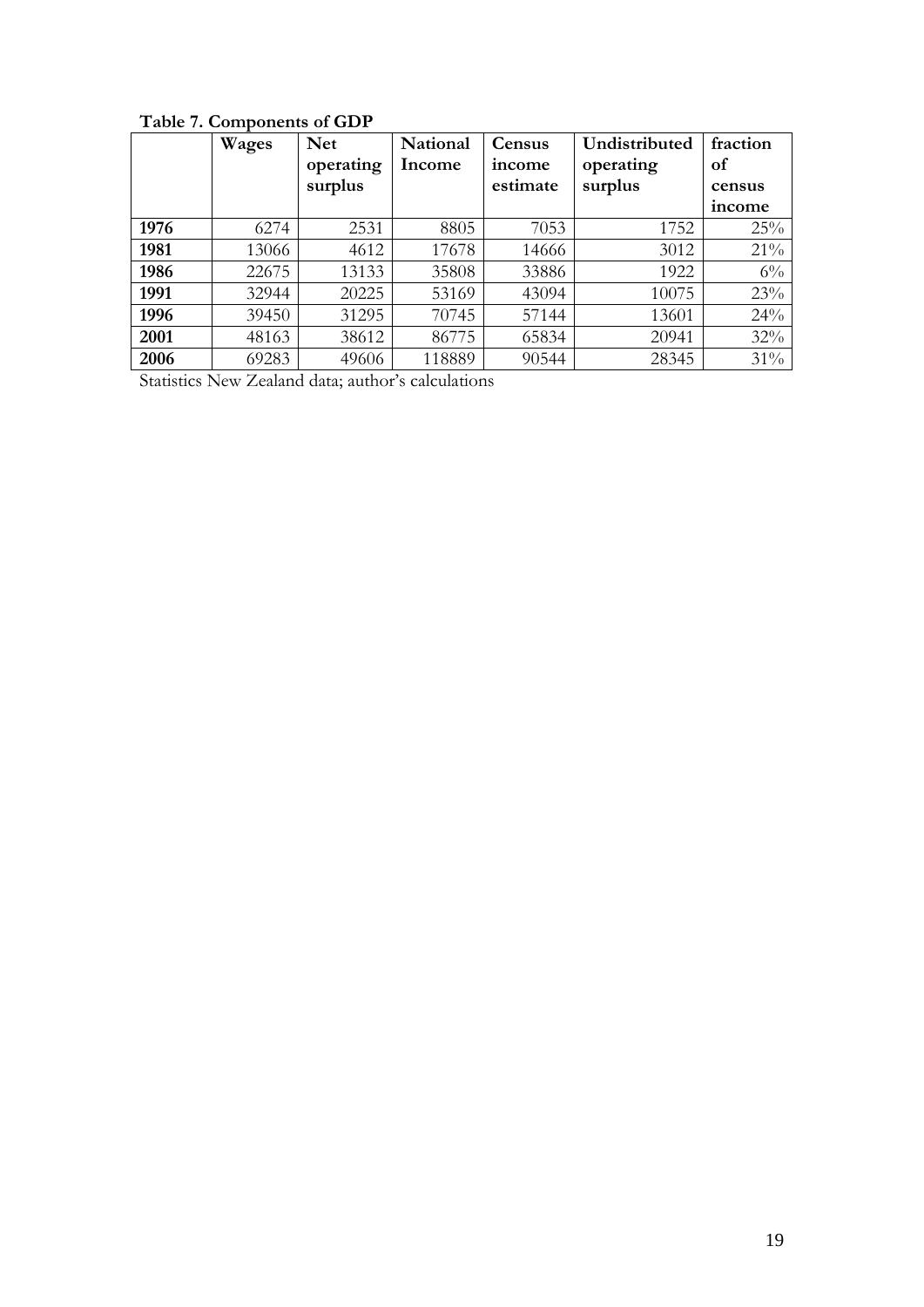**Figure 1 Historical and projected number of people by age. Cohorts turning 65 in 1981, 2011.**



**Figure 2 Dependency ratio and Pension Eligibility ratio, 1951 - 2051**

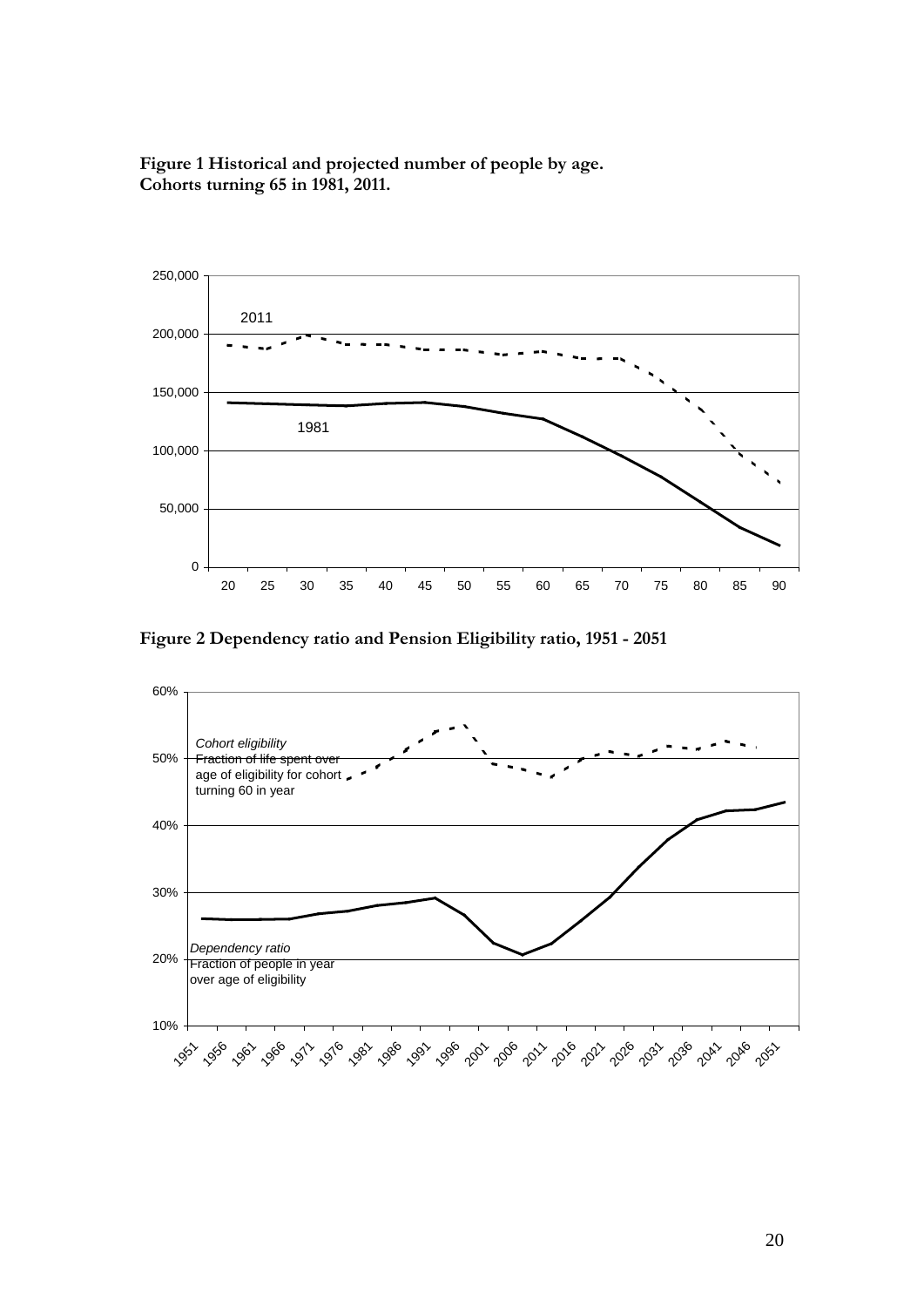**Figure 3. Average Dependency ratio and Pension Eligibility ratio, cohorts turning 60 1976 - 2046**



**Figure 4. Pensions as a fraction of Net Domestic Product, 1940- 2050**